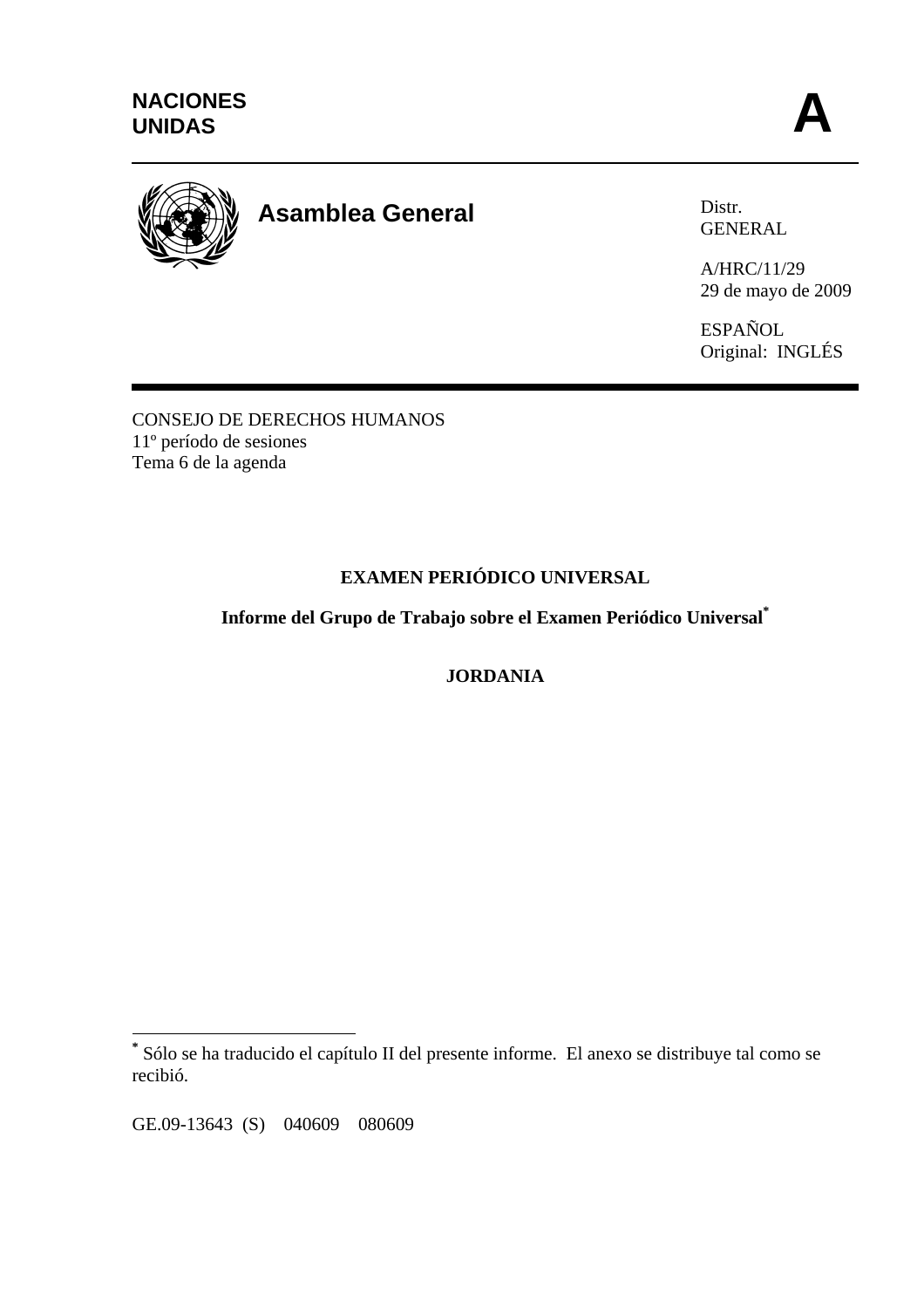# **CONTENTS**

|                                                                    | Paragraphs              | Page |
|--------------------------------------------------------------------|-------------------------|------|
|                                                                    | $1 -$<br>$\overline{4}$ | 3    |
| SUMMARY OF THE PROCEEDINGS OF THE REVIEW                           | $5 - 91$                | 3    |
| Α.                                                                 | $5 - 20$                | 3    |
| Interactive dialogue and responses by the State under review<br>B. | $21 - 91$               | 6    |
| CONCLUSIONS AND/OR RECOMMENDATIONS<br>H.                           | $92 - 95$               | 19   |
| Annex                                                              |                         |      |
|                                                                    |                         | 26   |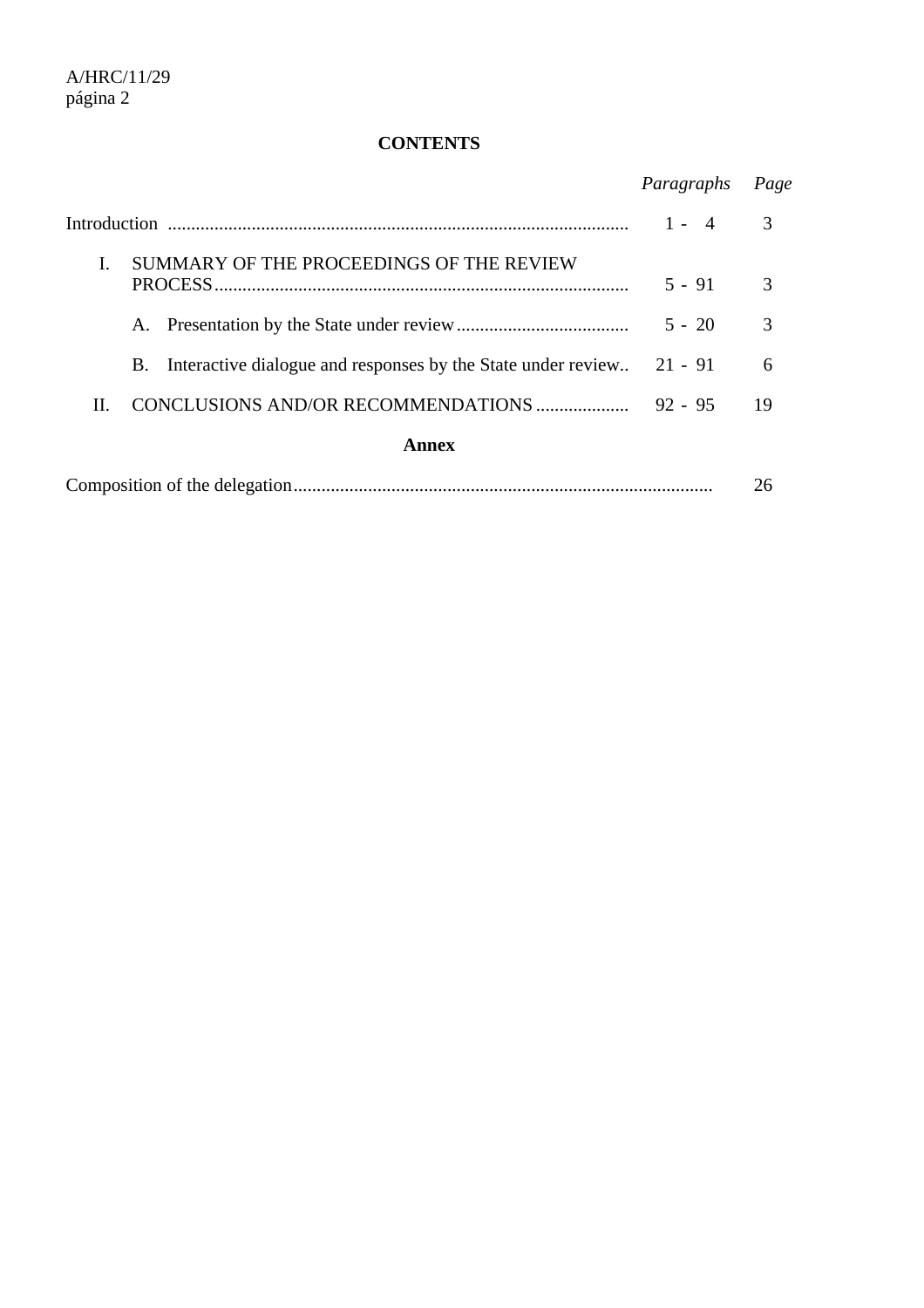#### **Introduction**

1. The Working Group on the Universal Periodic Review (UPR), established in accordance with Human Rights Council resolution 5/1 of 18 June 2007, held its fourth session from 2 to 13 February 2009. The review of Jordan was held at the 15th meeting on 11 February 2009. The delegation of Jordan was headed by H.E. Dr. Mousa Burayzat, Director of the International Relations and Organizations Department and Director of The Human Rights Department at the Ministry of Foreign Affairs. At its meeting held on 13 February 2009, the Working Group adopted the present report on Jordan.

2. On 8 September 2008, the Human Rights Council selected the following group of rapporteurs (troika) to facilitate the review of Jordan: Burkina Faso, Japan and Mexico.

3. In accordance with paragraph 15 of the annex to resolution 5/1, the following documents were issued for the review of Jordan:

a) A national report submitted / written presentation made in accordance with paragraph 15 (a) (A/HRC/WG.6/4/JOR/1);

b) A compilation prepared by the Office of the High Commissioner for Human Rights (OHCHR), in accordance with paragraph 15 (b) (A/HRC/WG.6/4/ JOR/2);

c) A summary prepared by OHCHR, in accordance with paragraph 15 (c) (A/HRC/WG.6/4/ JOR/3).

4. A list of questions prepared in advance by the Czech Republic, Denmark, Germany, Lithuania, the Netherlands, Sweden, the United Kingdom of Great Britain and Northern Ireland and was transmitted to Jordan through the troika. These questions are available on the extranet of the UPR.

#### **I. SUMMARY OF THE PROCEEDINGS OF THE REVIEW PROCESS**

#### **A. Presentation by the State under review**

5. The head of the delegation stated that the national report was drafted after extensive consultation with stakeholders: NGOs, government organs, State authorities and civil society at large, to provide an updated overview of the human rights situation in the country. The state of openness and transparency in modern Jordan has enabled everybody interested to visit the country, make contacts, formulate recommendations and ultimately make their own assessment of the human rights situation. Jordan is, indeed, under constant review and is not totally unhappy about the fact. Further, Jordan is proud of being before the Human Rights Council as this is a proof of the country's genuine openness, transparency and definitive commitment, under the guidance of King Abdullah II, to the strengthening of human rights, which is the premise of sound governance, establishment of justice and attainment of security, stability and peace inside the country and with its neighbors. The criteria of human rights and the follow-up of their implementation are the measures of political legitimacy and social justice.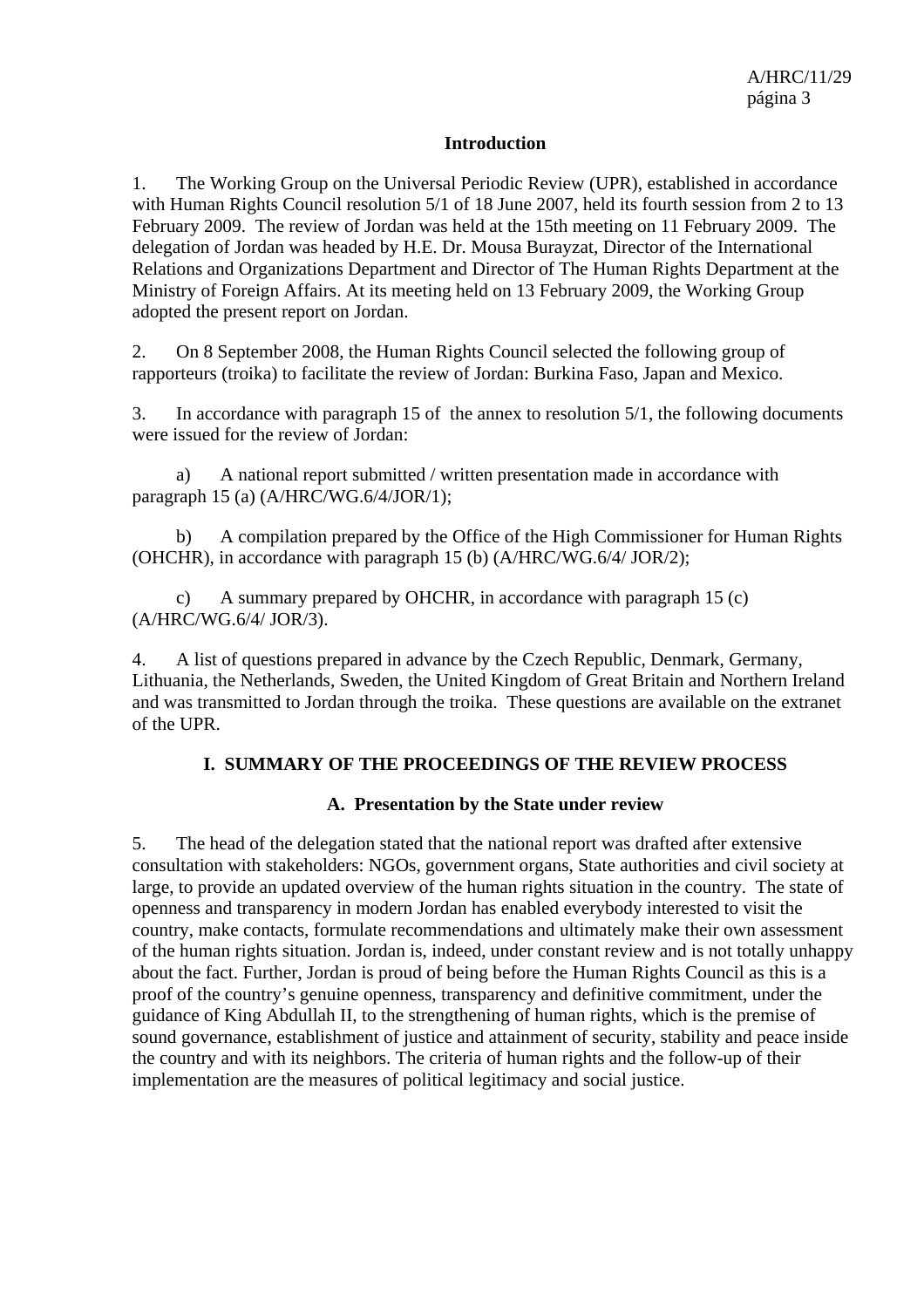6. The preparation of the report comprised several stages, the first being the collection of information about laws and legislation, policies and practices from government sources. Then institutions such as universities, experts and NGOs, were consulted, as well as the Standing Committee on Human Rights, which comprises various government departments and is chaired by the Director of the Human Rights Department in the Ministry of Foreign Affairs.

7. Jordan's political and social openness, independence and respect for the human dignity and tolerance and other values associated with human rights are not due only to its people's cultural heritage and intellectual development as part of the tolerant Islamic civilization and the outwardlooking Arab identity but also to the fact that Jordanians have been living under governing institutions characterized by good governance, accountability, acceptance of other opinions and respect for the will of the people. Thus, we find a reflection of this and more in the principles of the Constitution, the fundamental document guaranteeing the protection of rights and fundamental freedoms of individuals in all walks of life: civil, political, economic, social and cultural.

8. The Jordanian Constitution of 1952 is perfectly in line with international human rights standards as provided for in the international instruments, foremost among them the Universal Declaration of Human Rights and the two International Covenants on civil and political rights and economic, social and cultural rights. This modern and progressive Constitution has been complemented by other documents, namely the National Charter and the National Agenda. The National Charter sets forth a number of guiding principles inspired by the Constitution in order to activate political pluralism, the establishment of political parties and enhanced participation. The National Agenda contains strategies and plans, long-term projects and mechanisms for action.

9. By virtue of article 6 of the Constitution, "Jordanians shall be equal before the law". Jordanian laws provide effective and equal protection against any discrimination on the basis of race, language, religion, sex or political opinion. Jordanians are equal with respect to appointment to public posts. In addition, legislation ensures equality between men and women in all rights and everyone aged 18 or more enjoys legal capacity. Everybody is protected against violence or prejudice and has the right to resort to law and the right to litigation. Furthermore, the law ensures equality in education for everybody. Elementary education is compulsory and free of charge. Higher education is also open to everybody on the basis of fair admission regulations.

10. As for personal freedoms, the Constitution protects the rights of individuals and there is no crime without law (*Nullum crimen, nulla poena sine lege*). Article 9 of the 1961 Law, and its amendments, stipulates that the accused is presumed innocent until proven guilty. Courts are inviolable and all acts of arrest and inspections are carried out according to a clear legal framework.

11. The Criminal Code criminalizes any infringement on the personal freedom. Every State official who has arrested, detained or confined somebody to a place of detention in cases not stipulated by the law is punished. Law No.7 of 1954 is not intended to restrict personal freedoms but rather intends to prevent crimes that threaten public peace and security. Administrative detention is governed by certain safeguards that ensure balance between the right to life,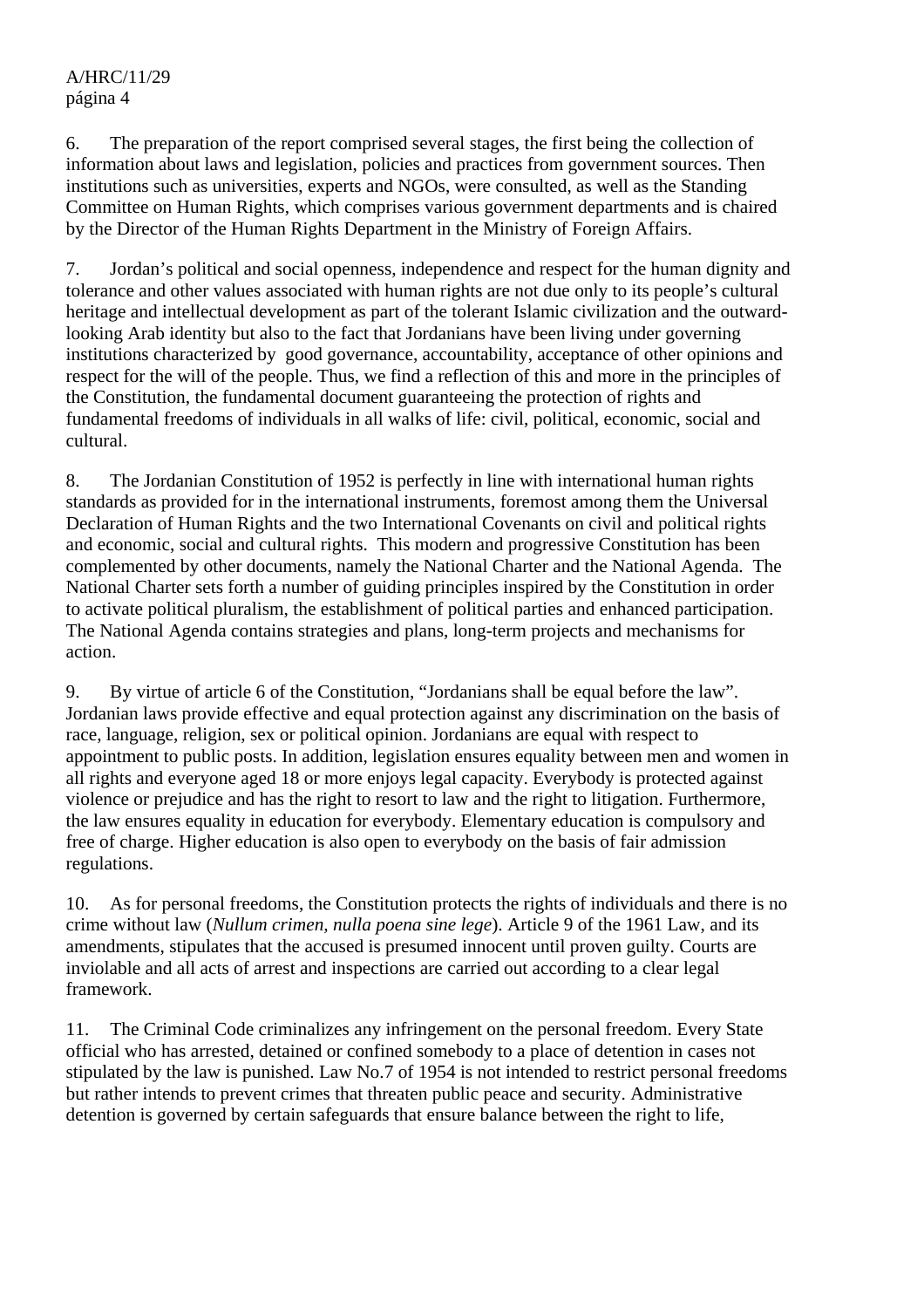especially of persons who could be subjected to vendettas or honour crimes, and the right to freedom of liberty.

12. The Anti-Terrorist Law adopted in 2006 seeks to prevent crimes of terrorism and the financing of terrorist activities. Jordan does not claim that this law is an ideal one as many countries and international bodies, legal and political, are still striving to ensure a balance between conflicting rights and Jordan is one of those countries. That nobody has yet been brought to court under the Law gives an indication of how keen the authorities are not to apply the Law unless it is absolutely necessary. Jordan, as well as various States and international organizations, is seeking balance between the protection of human rights and the prevention of terrorism.

13. On religious freedoms, article 14 of the Constitution stipulates that" The State shall safeguard the free exercise of all forms of worship and religious rites in accordance with the customs observed in the Kingdom, unless such is inconsistent with public order or morality." The law represses any insults to any religion, place of worship or group of people engaging in their religious rituals. It also bans any caricatures or publications that can defame or ridicule any religion. With respect to the query submitted by the Netherlands concerning cases against people wishing to change their religion, Jordanians enjoy freedom of worship, but there are certain issues connected with the rights of others that would affect those wanting to change religion,. This relates not to the right of freedom of worship but to the practical consequences regarding, for example, the legitimacy of the marriage, the children and the inheritance. The laws concerned are being applied very carefully and in perfect transparency.

14. In regards to the right to freedom of movement, the Constitution underlines the right of people to move freely (Article 9). Jordanians are not obliged to live in one specific place. Passport Law No. 5 of 2003 entitles everybody to obtain a passport to travel to any other country. Foreigners enter and leave Jordan freely.

15. Criminal Code No. 16 of 1960, and its amendments, protects the right to life and physical integrity. It prohibits individuals or authorities from putting an end to anybody's life and no human being can forsake his right to life. The Code criminalizes premeditated murder, homicide, manslaughter and crimes in which people could be harmed in any way. In Jordan, torture is criminalized in a manner commensurate with the provisions of the Convention against Torture (CAT). Jordan is committed to condemning torture and never overlooks acts that could be perpetrated in this respect. However, Jordan does not deny that there are sometimes individual cases of abuse or torture and very limited cases of maltreatment. Those responsible are prosecuted for these actions and the State rejects any policies not in line with the respect of human rights.

16. Regarding the follow-up on the recommendations of the Special Rapporteur on torture, it is difficult to follow those recommendations as they are based on undocumented and imprecise information. The cases referred to were verified according to internationally accepted procedures. Yet, the Government has taken steps to address cases related to torture and to protect the rights of those individuals in places of detention and rehabilitation. Furthermore, under the law, there are various organs that carry out inspections in the various places of detention, in addition to the fact that there is an independent Ombudsman office which carries out transparent and rapid investigations in cases of complaints.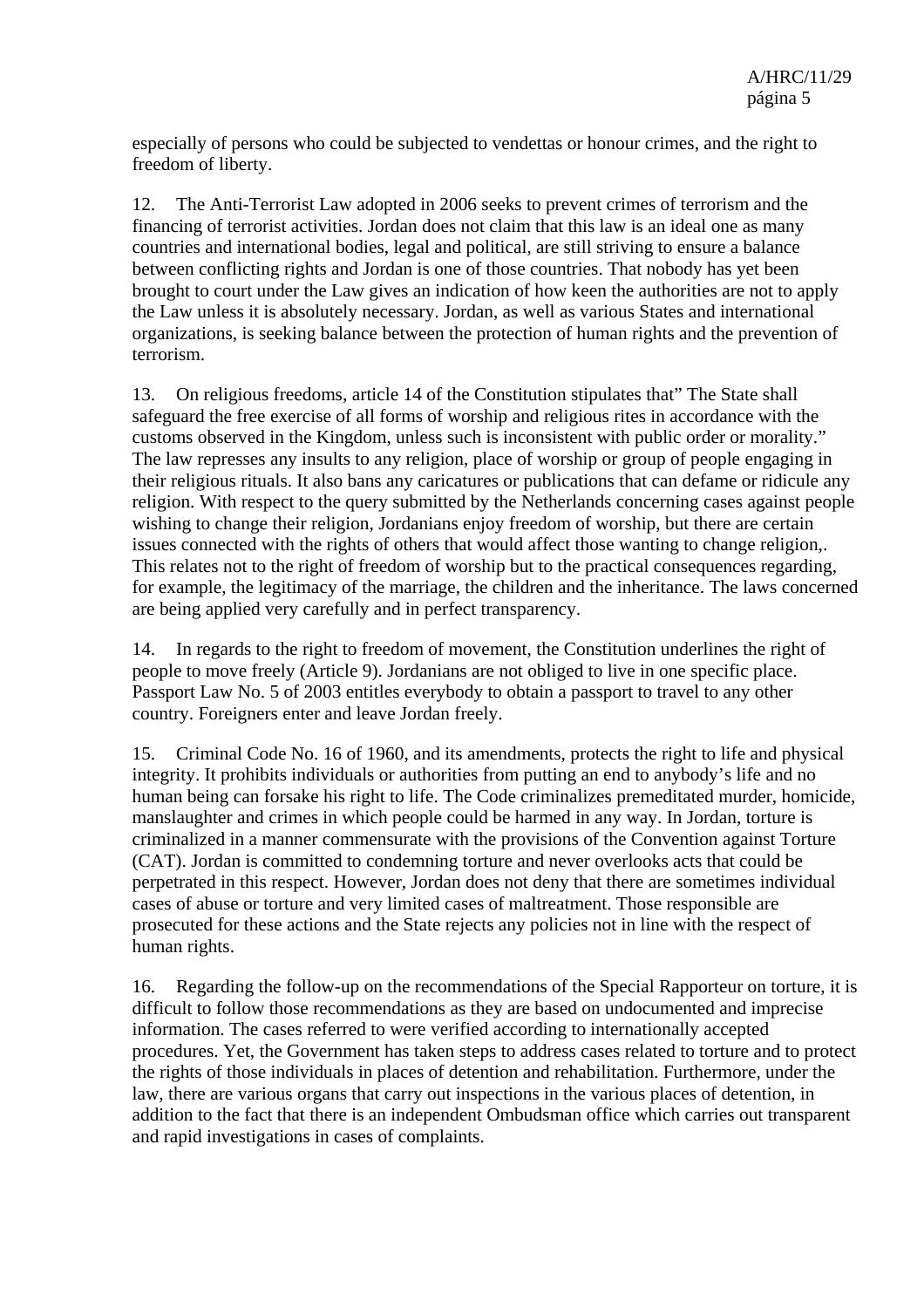17. Capital punishment applies to certain extremely serious crimes and its use is very restrained. A number of laws have been amended to align it with article 6, paragraphs 1 to 5, of the International Covenant on Civil and Political Rights (ICCPR) and Jordan is working to limit use even more. Capital punishment does not apply to juveniles or pregnant women and no executions have been carried out since April 2007, so that in a sense this is a sort of moratorium on implementation of this punishment.

18. On freedom of opinion and expression, the Constitution protects the right to speak out, to write and to publish. The 1998 Press and Publications Law and its amendments govern the freedom of the press. It is not possible to hold any journalist accountable for his or her opinions. Everybody has the right to obtain information from sources and it is not possible to compel any journalist to reveal his sources. The law does not allow detention of a journalist. In addition, it allows citizens to reach information. Law No. 27 of 2007 has been promulgated to ensure the right to obtain information, in line with the international trend in this respect.

19. The Constitution provides for the right of association and the right of assembly and the holding of public meetings. There are thousands of licensed associations in Jordan. Associations can have legal personality, undertake voluntary work, guarantee equality amongst their members and should be non-profit. Yet, some civil society and the international organizations have called for some amendments to this law and in specific areas and, therefore, a committee has been formed to prepare a new draft in order to amend the existing law. As for the right of assembly, Jordan does not have any reservations to the relevant article in ICCPR. However, the application of this right is regulated in a manner that ensures the protection of public order and people's property. Jordan is considering a number of alternatives to improve the exercise of this right and no ideas in this respect are excluded.

20. The same applies to the law governing political parties. It allows freedom to form political parties and entitles parties to utilize the facilities provided by the State. It prohibits the formation of parties along religious or sectarian lines. The right to vote and to stand for election is also protected by the law for everybody, male and female. There are safeguards to ensure women's participation in the Lower House, and there are at least six women in the Assembly.

#### **B. Interactive dialogue and responses by the State under review**

21. During the inter-active dialogue, statements were made by 53 delegations. A number of delegations congratulated the delegation of Jordan for its comprehensive presentation of the national report, prepared in cooperation with relevant stakeholders. Jordan's significant role in the Human Rights Council institution-building process was evoked and the Kingdom was commended for its great achievements in the promotion and protection of human rights through, inter alia, the work and the activities of the "A"-status National Centre for Human Rights (NCHR) the National Coalition for Children established in 2007, the Complaints and Human Rights Office within the Public Security Directorate and the recent opening of the Family Protection Centre. Appreciation was also expressed for a number of policies, including the National Plan of Action for Children, the National Project on the Employment of Women and the National Aids programme in addition to effective strategies for the reduction of poverty and the dissemination of health care. A number of delegations underlined that Jordan was generously hosting several hundred thousand Palestinian refugees and Iraqis. Cooperation with international human rights mechanisms and with OHCHR was also welcomed.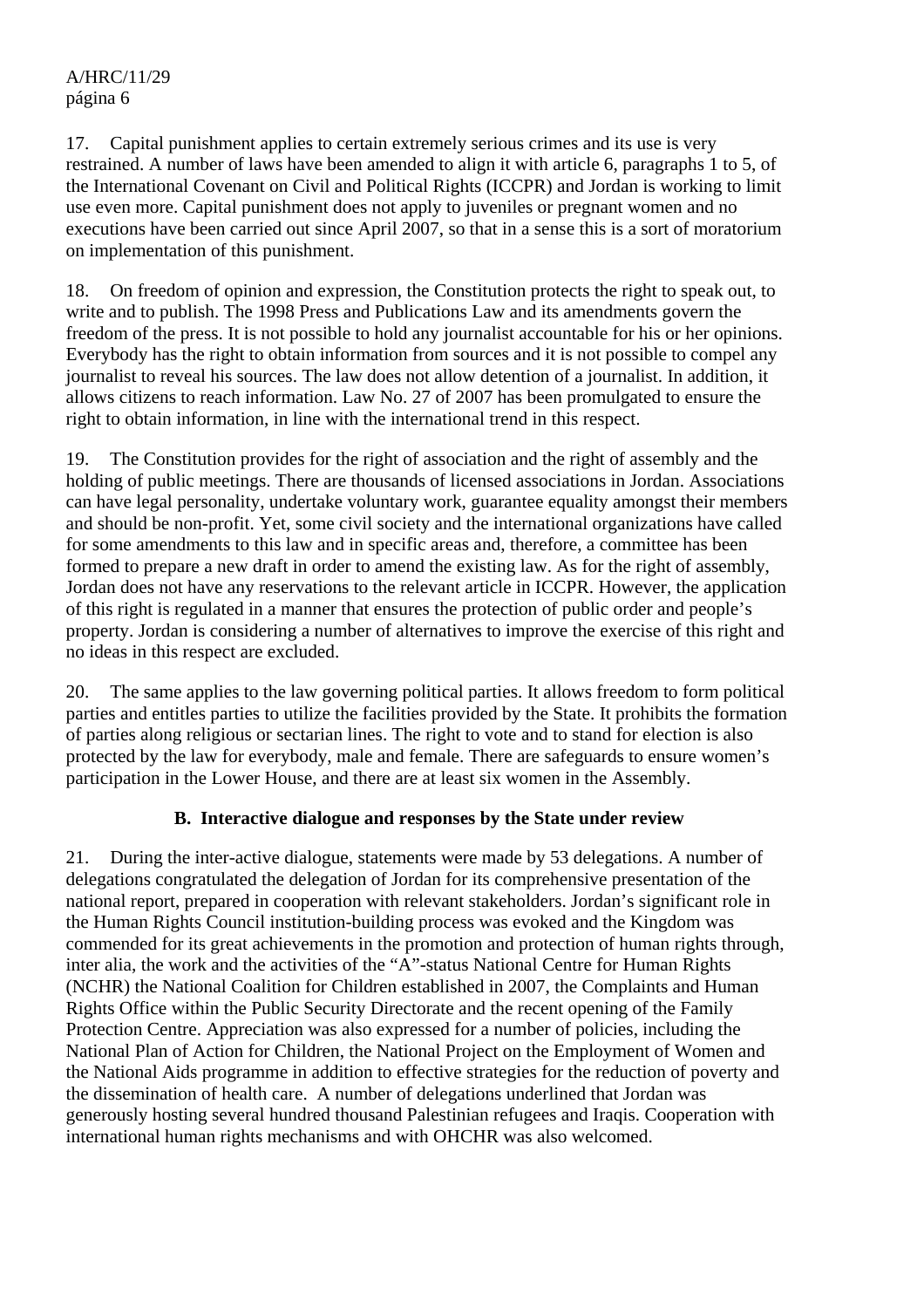22. Algeria recommended (a) that Jordan pursue its policy aiming at enshrining human rights principles in national legislation in accordance with international standards and continue its constructive cooperation with international human rights mechanisms. It encouraged Jordan's efforts and willingness (b) to submit periodic reports, which have suffered some delays, to treaty bodies, and urged it to seek appropriate technical assistance from OHCHR if deemed necessary. Algeria recommended that (c) the Kingdom should continue to move towards the promotion of women's rights and to further strengthen equality between women and men as well as efforts undertaken aimed at putting an end to certain customary social practices which sometimes stand in the way of the effective implementation of human rights, such as honour crimes and crimes of revenge. It recommended (d) efforts aimed at protecting the rights of foreign workers and prohibiting abuses that might be practiced against them and (e) that Jordan share with other interested countries its experience and best practices on the protection and consolidation of the right of persons with disabilities.

23. Finland expressed concern regarding the situation of women, the status of their rights, domestic violence and honour crimes. Finland recommended (a) that the penal legislation concerning discrimination and violence against women be developed in a comprehensive manner; (b) Jordan withdraw its reservations to articles  $9(2)$ , 15 (4) and 16 (1), (c), (d) and (g) of the Convention on the Elimination of Discrimination against Women (CEDAW); (c) and that the visit requested in 2007 by the Special Rapporteur on violence against women be carried out and the opportunity be used to organize transparent consultations with all stakeholders.

24. Egypt noted the challenges faced, particularly regarding the number of refugees, and asked about the efforts made in this regard. It noted strides in the protection of women's and children's rights, including street children, and in the implementation of the first Millennium Development Goal (MDG). Egypt recommended Jordan (a) continue its implementation of national policies aimed at the protection and promotion of human rights, and (b) refuse any attempts to impose any values alien to the contractual obligations and commitments of Jordan, based on the universally agreed human rights principles.

25. Bahrain appreciated the campaign on violence against women, the hosting of the regional office of UNIFEM and the establishment of a centre for the protection of families. Bahrain recognised the efforts to ensure basic education for all. Bahrain recommended Jordan (a) continue efforts in promoting the rights of women and their participation in higher decisionmaking posts and (b) continue efforts in providing all with basic education.

26. Qatar praised the constitutional and legal guarantees to promote the economic, social and cultural advances in accordance with the MDGs. It noted that Jordan is a host to a number of Iraqis and, despite economic and social challenges, has made efforts to ensure their basic needs are met equally with Jordanians'. Qatar asked what assistance and services the authorities required to meet these needs and recommended that Jordan seek financial support from the international community in order to continue providing the necessary assistance to thousands of Iraqis hosted in the Kingdom.

27. Sudan noted the importance Jordan attached to the family and the steps taken for its protection, including the national plan for children for 2004-2013. It asked what progress had been made in acting on the recommendation of the Committee on the Rights of the Child to guarantee the implementation of the plan. It recommended Jordan (a) share with developing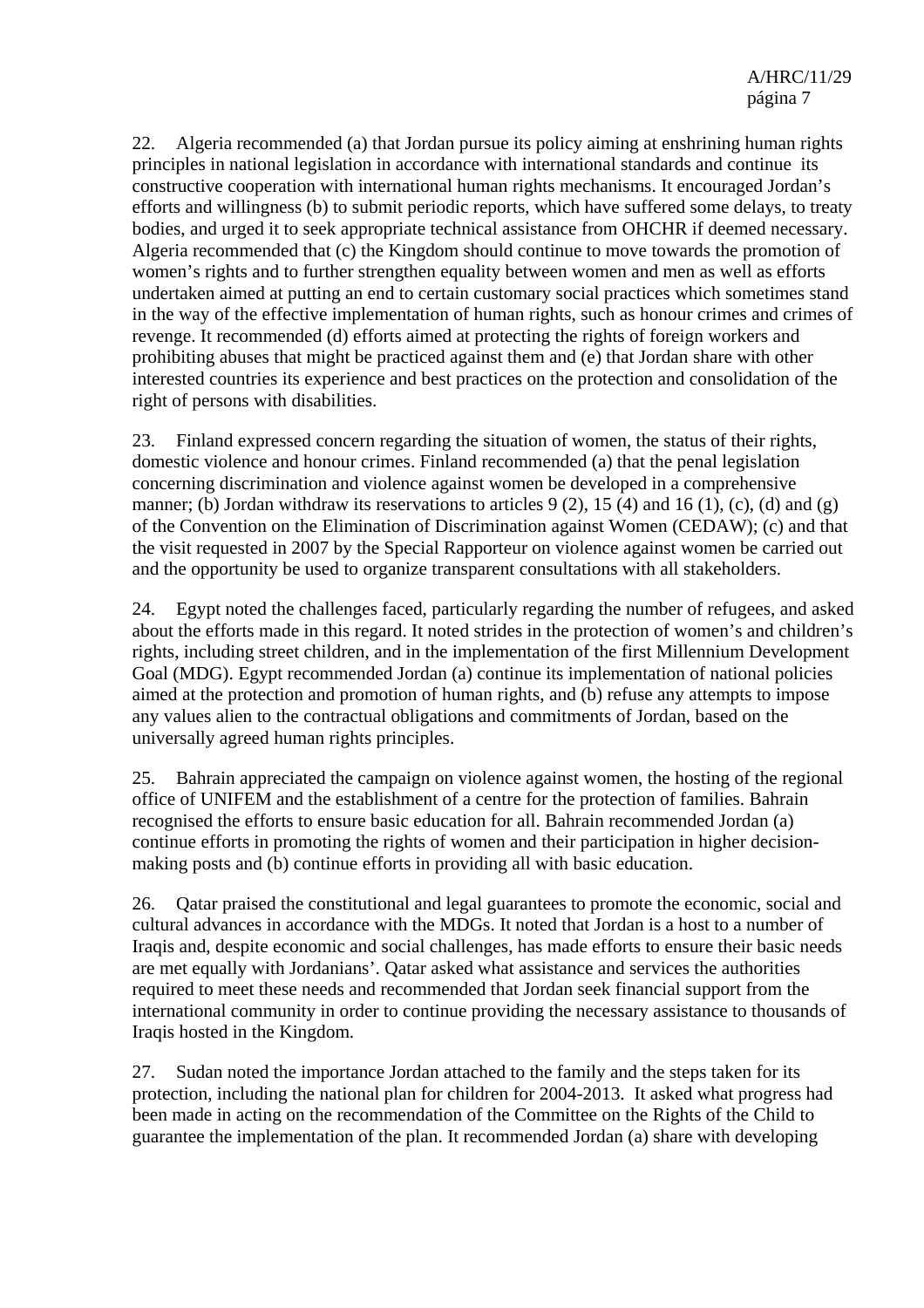countries and least developed countries (LDCs) its experiences in the health field. It also recommended (b) not responding to any comment that is outside of Jordan's legal commitments and international principles agreed upon by consensus.

28. Kuwait noted the sophisticated national strategy for the health system. This social and health care protection system, including health insurance, covers all area of Jordan. Kuwait recommended that Jordan (a) continue its efforts in this direction and encouraged it (b) to continue to cooperate with human rights mechanisms and the Human Rights Council (HRC).

29. Djibouti welcomed the Government's proactive policy to guarantee legal access to education, health and social services. It noted the ratification of human rights instruments and initiatives taken to domesticate them and the establishment of a national commission to promote human rights and the national council for the disabled. Djibouti recommended that Jordan should pursue its efforts aimed at improving the living conditions of persons with disabilities.

30. Azerbaijan commended the legal guarantees of equality, freedom of opinion and press, free exercise of all forms of worship and religious rites. It recommend Jordan (a) accelerate its efforts to achieve the MDGs. Azerbaijan noted Jordan has one of the region's highest literacy rates in the region. It praised endeavours to increase women's representation in society, including their appointment to higher governmental posts and recommended (b) further pursuing efforts in this regard. It stressed Jordan's generosity towards Palestinians refugees and called on the international community to share this burden with Jordan through financial and other relevant support.

31. Saudi Arabia praised the efforts to promote human rights, including economic, social and cultural rights, the establishment of an institutional and legal framework and the contribution to the United Nations, especially OHCHR. Saudi Arabia recommended (a) continue its cooperation with OHCHR. Hailing the progress regarding education, it recommended Jordan (b) continue the dissemination of the culture of human rights through its inclusion in curricula.

32. Mexico commended Jordan's progress regarding children's rights, human rights education, the promotion of religious tolerance and efforts to care for refugees. It recommended Jordan (a) follow up on the recommendation by the Committee on the Elimination of Discrimination against Women to address all forms of violence against women and adopt legislation in this area; redouble its efforts to fight against honour crimes, through public awareness and punishment of perpetrators and ensure that measures of protection for potential victims be determined with their full participation. It also recommended Jordan (b) examine the recently adopted "Law on Societies" to ensure that the provisions of this law are in line with international human rights standards and in particular with the right to the freedom of association enshrined in the International Covenant on Civil and Political Rights (ICCPR). Noting the quest for a balance between defending human rights and combating terrorism, it recommended Jordan (c) review the legislation applicable to crimes of terrorism, including the Criminal Code and the law on prevention of terrorism, to ensure it is in line with international human rights standards and standards for combating organized crime. Taking into account the efforts against torture, Mexico recommended Jordan (d) consider accepting jurisdiction of the Committee against Torture to receive specific cases as well as the ratification of the Optional Protocol to the Convention against Torture (OP-CAT) within a reasonable timeframe.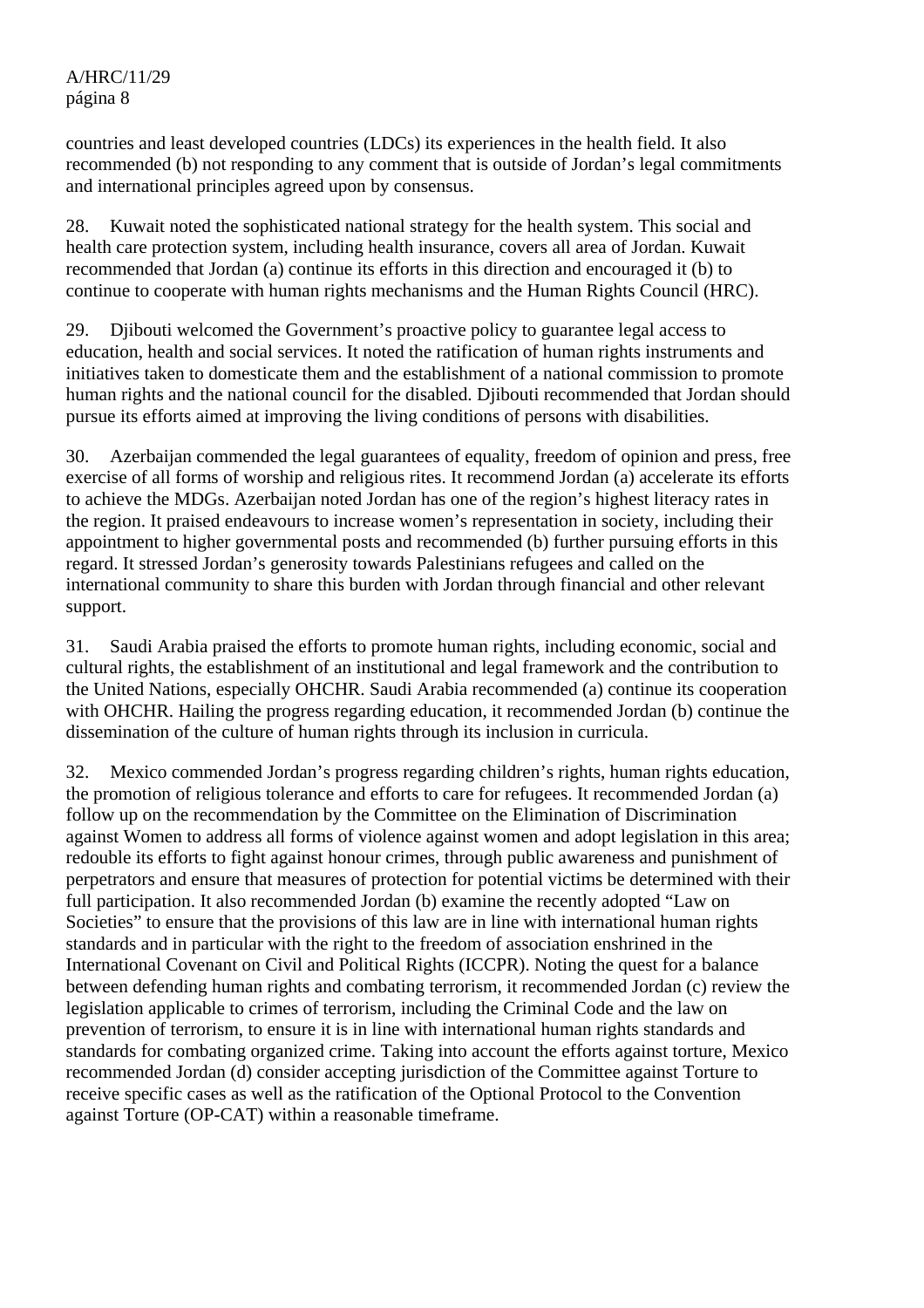33. Yemen noted the advances regarding social security, living standards and povertyreduction and the indications Jordan will attain the first MDG. The 2006 country report spoke of a high level of health care in accordance with international standards and Jordan laudably serves patients from throughout the region. Yemen recommended that Jordan continue its efforts to provide better living standards and share its experience of a developed health care with other countries, particularly within the region.

34. Oman noted the ratification of human rights treaties and Jordan's positive cooperation with international bodies, OHCHR and HRC. Jordan hosted a seminar on combating terrorism in October 2008. Oman recommended that Jordan should continue to make even great efforts to promote human rights in accordance with the cultural practices that stand side by side with Jordanian society, and incorporate them into its national legislation.

35. Indonesia noted the free parliamentary elections in 1989, the National Charter, the institutional and human rights infrastructure, the National Plan of Action for children, the National Coalition for Children and the Complaints and Human Rights Office. In view of the frequent allegations of torture against the Directorate and the impunity which its members are allegedly to enjoy, it recommended that both the new body and the NCHR work closely together to monitor the strict application of the rule of law for detainees.

36. Malaysia noted Jordan's success in education and high literacy rates, its promotion of human rights and democratic ideas within Islam and the elimination of negative references to other religions in its school curriculum and textbooks. Malaysia recommended Jordan (a) share its experiences and good practices in this area with other countries. Noting the significant reduction in poverty and the clear indications the country will be able to achieve MDG 1 and national targets by 2015, Malaysia recommended Jordan (b) continue with its efforts in this area so as to ensure that MDG 1 and targets can be achieved as planned.

37. Palestine appreciated Jordan's continued support regarding the Palestinian question and its hosting of Palestinian refugees, who enjoy their rights. Jordan is also a model in the protection of religious and ethnic minorities. Palestine recommended Jordan continue enhancing its role in peacekeeping operations, including providing health services and continuing its support to capacity-building in all conflict regions in the world.

38. The United Kingdom commended the establishment of a moratorium on the death penalty, the openness to NGOs' visits to prisons and the Family Protection Department centres. It asked about the implementation and awareness raising of human rights conventions and what steps had been taken to ease case delays in the judicial system. Noting concerns expressed by the Special Rapporteur on torture regarding the compromising of safeguards to combat torture since security forces are shielded from independent prosecution, it asked about the steps to implement the Committee against Torture's recommendation to abolish exceptional courts. The United Kingdom recommended Jordan (a) consider ratifying OP-CAT, (b) continue to facilitate prison visits, including unannounced ones, by NGOs; (c) implement an independent and transparent complaints mechanism to deal with reports of prisoner ill-treatment; (d) consider transferring oversight for allegations of ill-treatment of all prisoners to an appropriate civilian judicial authority; (e) take further steps to address discrimination against women, minorities and vulnerable groups, including children and disabled people.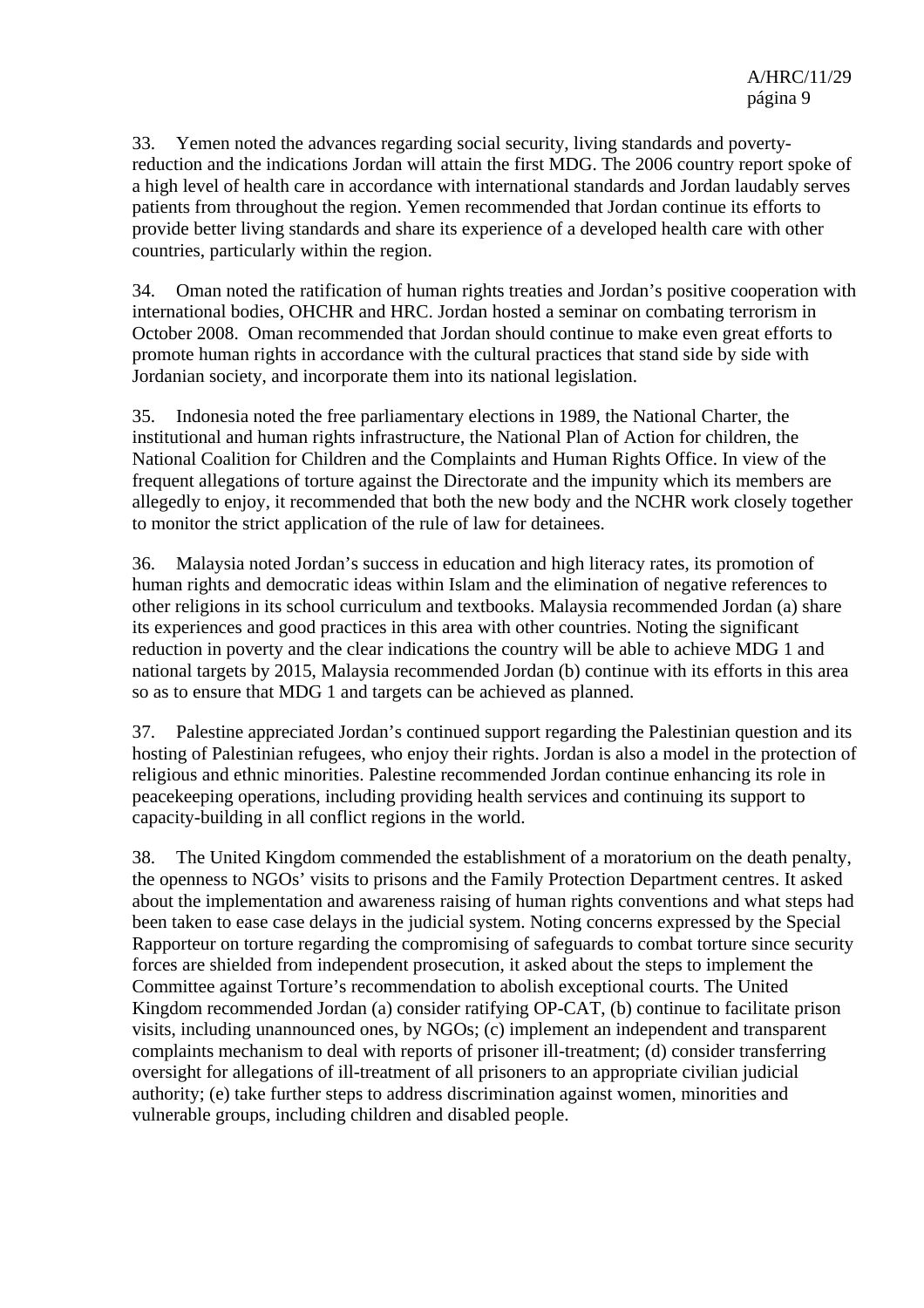39. Germany asked about regulation of the status of asylum-seeking and refugee children and about accession to relevant international instruments. It asked about measures to ensure freedom of association and expression and the independence of NGOs. Germany recommended that the Jordanian Government (a) abolish all protection and impunity for perpetrators of honour killings. Cases should be fully investigated and those responsible should be convicted without exception. It also recommended that Jordan (b) strengthen its efforts to combat torture and that the Government and responsible authorities do fully investigate all cases and reports on torture in a prompt, transparent and independent manner and do bring to justice those responsible, and (c) review its Nationality Law in order to ensure that a Jordanian mother married to a non-Jordanian man has the right to confer her nationality to their children.

40. Pakistan stated that a human-rights-friendly approach has led to active NGO involvement in monitoring, advocacy and promotion of human rights. It noted the standing invitation to Special Procedures and the reforms in the areas of freedom of the press and judiciary. While commending the progressive steps taken by Jordan, Pakistan recommended that Jordan (a) continue to provide and improve human rights education and training for judicial and law enforcement officials and (b) strengthen the implementation of its National Action Plan for Children.

41. Morocco asked for information on measures to ensure the right to health and equal rights to those affected by illnesses including AIDS and about efforts by the national human rights commission to promote women's rights. It recommended that Jordan (a) continue its efforts to integrate the provisions of the human rights treaties it has ratified into national law; and Jordan (b) to benefit from their successful experiences in the areas contained in the national report which focuses on the challenges and to request the necessary technical assistance from the relevant international organisations.

42. Tunisia noted the ratification of most of the international human rights instruments and Jordan's national legislation. The Constitution authorizes the creation of associations and there is a network of organizations and associations which represent civil society. Jordanian legislation has ensured that associations have the right to use the media and official information means while at the same time preventing political parties from operating along religious, racial or tribal lines. Tunisia requested more information about the preparation and implementation of the national children's programme for 2009-2013.

43. France, noting the de facto moratorium on the death penalty, asked how Jordan envisaged transforming it into a de jure moratorium. France asked about measures to guarantee equality between men and women in family law, including inheritance law. While noting the efforts to combat torture, it recommended Jordan (a) pursue its actions to prevent acts of torture and other cruel, inhuman and degrading treatments in all detention centres, (b) in particular by ratifying OP-CAT and by setting up an independent national mechanism for oversight in places of detention. It recommended Jordan (c) implement all possible efforts to combat ill-treatment against foreign workers and to offer, through the Labour Code, adequate protection to all workers in Jordan. It welcomed the standing invitation to special procedures and recommended Jordan (d) respond as soon as possible to the request for visits by Special Rapporteurs, such as the Special Rapporteur on violence against women.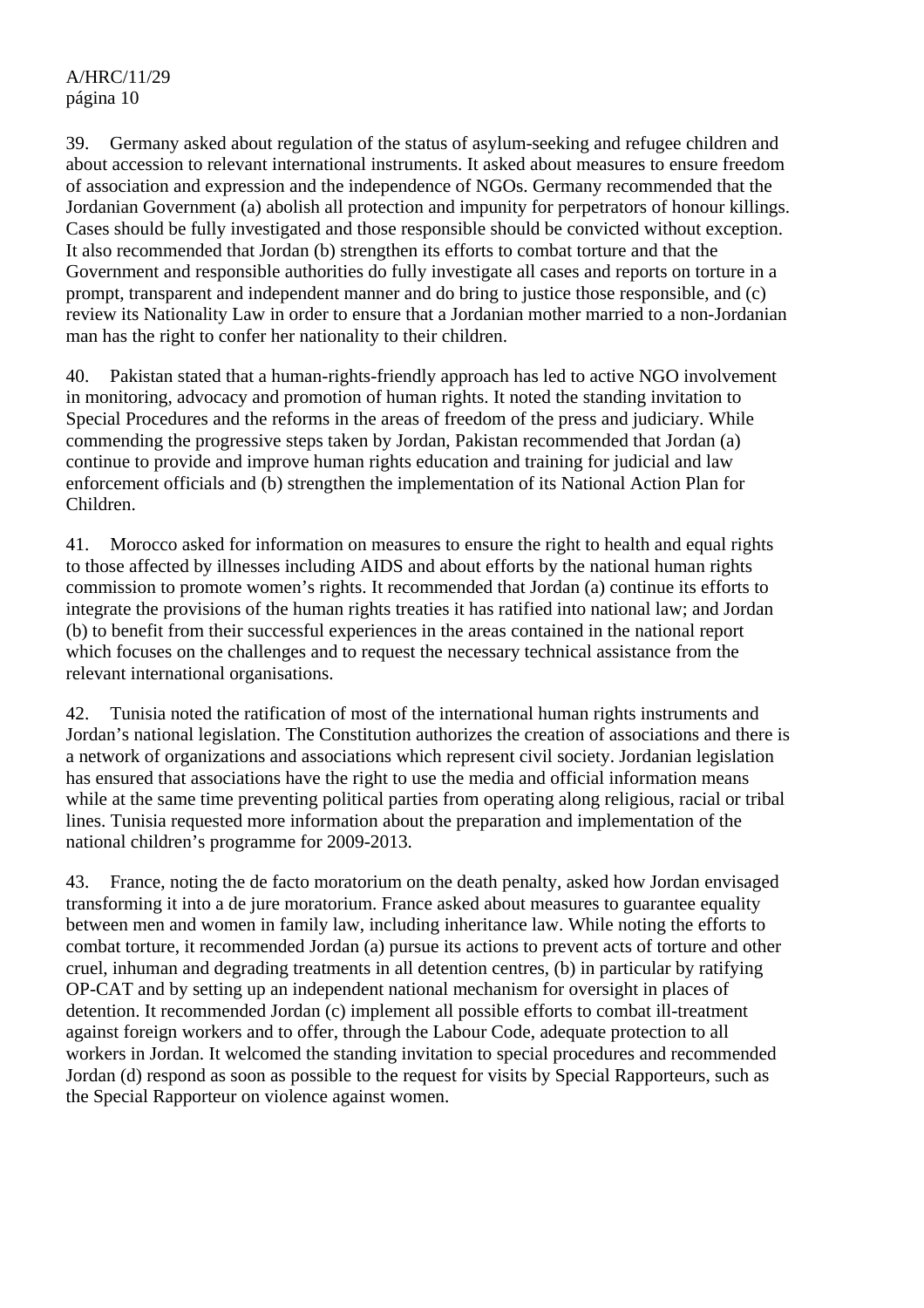44. Canada expressed concern regarding ongoing enforcement of restrictions on media reporting, the absence of an independent electoral commission, the Societies Law and reports of honour killings. Canada recommended that Jordan (a) take further steps to promote an open and free press where journalists may report on a full spectrum of political, social and economic issues without fear of retribution; (b) establish an independent electoral commission allowing for open participation of political parties and objective certification of election results; (c) revise the Societies Law to remove the government-approval requirement in the work of NGOs and take steps to ensure that these changes are put into practice in the interest of encouraging broad participation in Jordanian civil society; (d) strengthen legislation protecting women from violence, and amend its criminal law to ensure that honour crimes are treated on a par with other serious violent crimes and are investigated and prosecuted.

45. Lebanon praised Jordan's attention to promoting the status of woman, health, labour and combating violence against women and the efforts regarding gender equality and women's role in politics, as evidenced by the number of woman in parliament, local authorities and the judiciary. Lebanon recommended that Jordan (a) continue to promote the status of women and to empower them and (b) step up its excellent cooperation with civil society and ensure that this helps further to protect human rights. Lebanon asked about steps to protect children's rights to education and prevent forced labour.

46. Philippines noted the strengthened efforts to promote women's equality and empowerment and the positive results achieved. Philippines recommended that Jordan (a) continue these efforts, with emphasis on promoting enhanced economic opportunities for women and equality in the workplace. It also recommended that the Government (b) continue measures to improve the wellbeing and human rights protection of migrant workers, including domestic workers.

47. Nicaragua noted the consolidation of internal democratic processes through structural change and recommended that Jordan continue to strengthen its institutional framework so that its society can continue to enjoy their rights and to fully participate in the democracy that prevails in Jordan today.

48. Chile recommended Jordan (a) harmonize national legislation with standards and requirements contemplated in international human rights instruments ratified by Jordan, (b) lift reservations to CEDAW to ensure greater participation by women in public life, nondiscrimination and effective protection against violence against women; (c) lift reservations to the Convention on the Rights of the Child (CRC); (d) establish a moratorium on the death penalty as a way of achieving its full abolition; (e) amend practices and deficiencies in national legislation and accede to OP-CAT to prevent and punish cases of violations in this regard; and (f) accede to Optional Protocols 1 and 2 to ICCPR.

49. The Netherlands commended Jordan's efforts regarding the protection of human rights. In relation to the concerns expressed by the HRC about practical limitations to the right to freedom of religion, including freedom to change religion, it recommended that Jordan should (a) pursue the protection of those who convert to another religion according to international human rights standards. With regard to the so-called honour crimes that still occur and the reduction of penalties for the perpetrators, it recommended Jordan should (b) continue its efforts to strengthen the position of women and in particular ensure that perpetrators of honour crimes do not benefit from a reduction of penalty, take into consideration the recommendations of the Committee on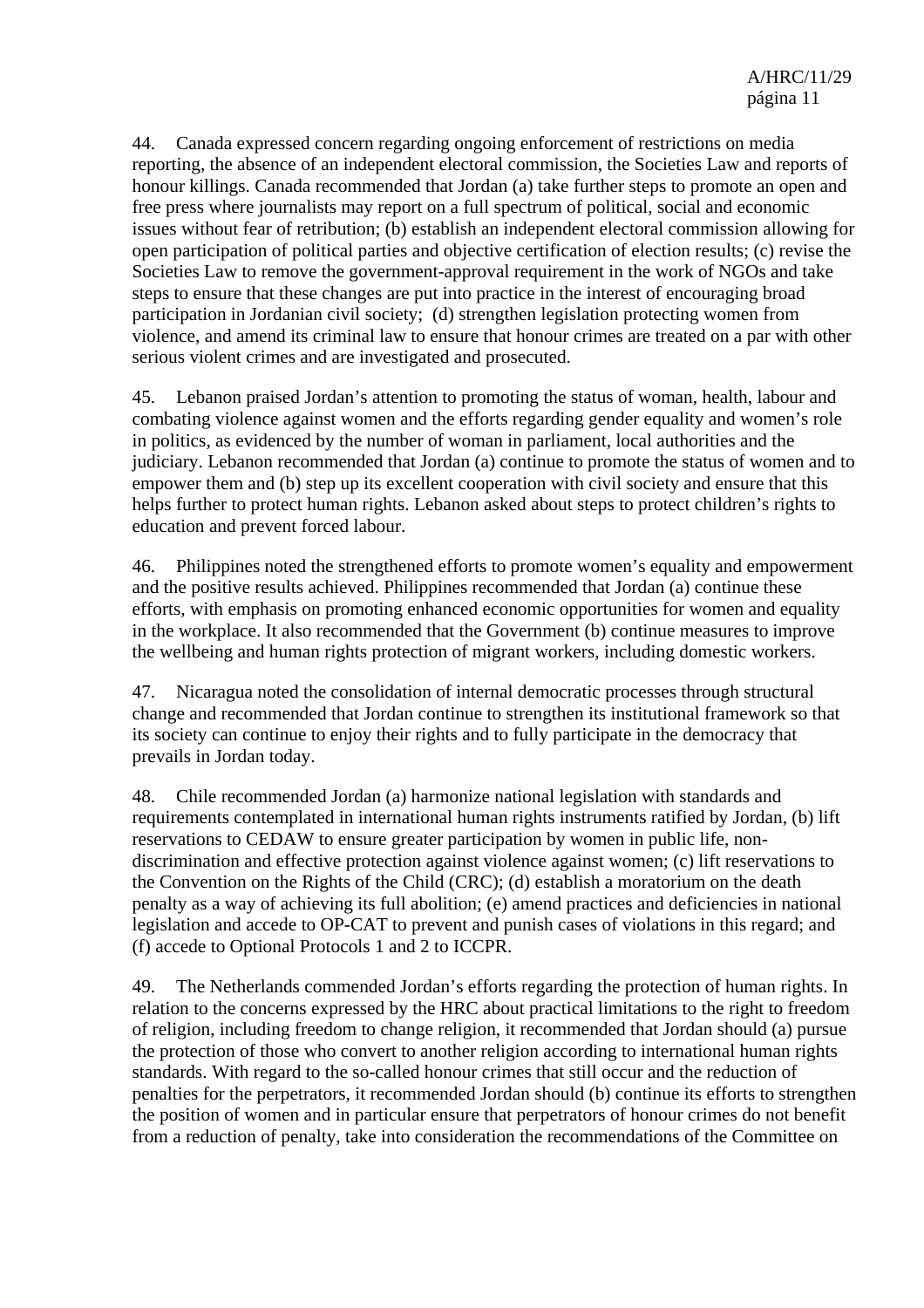the Elimination of Discrimination against Women and furthermore also strive to provide victims of honour crimes with the necessary protective shelters. The Special Rapporteur on torture's follow-up report raised concerns with regard to the continuing use of torture and impunity and the Netherlands therefore recommended that (c) further action is taken to prevent impunity for torture and ill-treatment and follow-up is given to the recommendations of the United Nations Special Rapporteur on torture.

50. Brazil noted the "A"-status Centre for Human Rights, the National Coalition for Children and the Plan of Action for Children, the reduction of poverty, and the success in ensuring universal basic education. Brazil recommended that Jordan (a) consider, within the context of paragraph 1 (a) of HRC resolution 9/12, reviewing the nature of its reservations to CEDAW and CRC; (b) establishing a moratorium on executions, with a view to abolishing the death penalty, (c) continue its efforts aimed at eradicating poverty; (d) continue its measures to address all forms of violence against women and girls.

51. The United Arab Emirates noted Jordan's increasing intention to the promotion of children's rights at legislative and institutional levels, the accession to CRC and its optional protocols, the establishment of institutions and a national plan of action, the programmes for the care and protection of children in the public and private sectors and the awareness-raising campaigns. It recommended Jordan (a) pursue its efforts aimed at the promotion of the rights of the child in addition to the implementation of the national plan for children; (b) consider the inclusion of human rights in school curricula.

52. Concerning torture, Jordan acknowledges that there are gaps in this field, but the reports that are circulating are exaggerated and do not reflect the facts on the ground. No country can pretend to eliminate this phenomenon completely, but in Jordan there is a political will to deal comprehensively with the issue of torture and to tackle individual cases and impunity in a serious manner. There is political supervision and a follow-up of all cases: anybody responsible for illtreatment or torture is prosecuted. The statement of the Special Rapporteur on torture, Mr. Nowak, that "torture is widespread" is not true, and subsequently he withdrew the statement he had made earlier in this connection.

53. Jordan has embarked on a wide-ranging programme to combat torture, including training courses, workshops and seminars. Courses, workshops and seminars for law enforcement personnel are held every month under the supervision of the National Centre for Human Rights. About 400 officers have graduated from these courses in the past year alone.

54. Many agreements have been signed with local and international agencies, including with Austria and the European Union, in order to develop rehabilitation centres, including for victims of torture.

55. Al Jafer prison has been closed and many other measures have been taken in accordance with international principles on the way of dealing with prisoners. There are frequent visits by Human Rights Watch and by various human rights agencies to detention and rehabilitation facilities.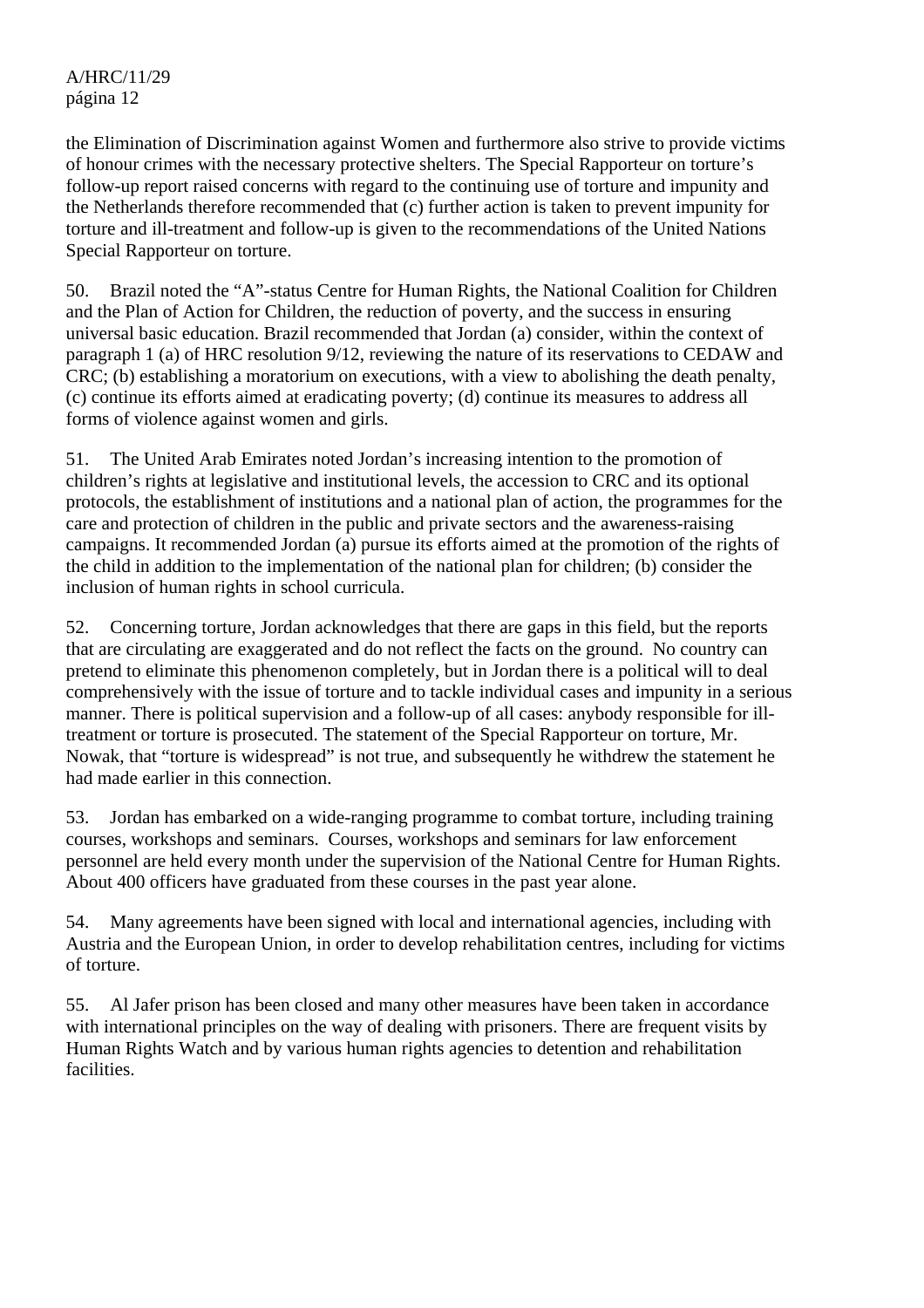56. Many issues were raised regarding women. Concerning honour crimes, Jordan stated that the law has been amended and there is no such thing as "honour crimes" in Jordanian law. Criminal acts committed in the heat of passion are also declining owing to a collective effort, especially by parliamentarians and members of the Royal Family, to raise awareness. The amendment of the law and the increase in punishment testify to the huge progress achieved.

57. Jordanian society is based on the teaching of Islam, which organises civil matters in accordance with the Sharia norms which regulate marriage and inheritance. The provisions of the Sharia are suitable to protect the rights of women and to promote their status. These norms are accepted by the people themselves and adhered to voluntarily.

58. Although Jordanian law does not confer the Jordanian nationality on children of a Jordanian mother married to a non-Jordanian, it nonetheless ensures that the husband and the children acquire a residence permit. It should be noted that approximately 50 per cent of the population in Jordan is from a country under occupation. No country agrees to undermine its own national identity. Jordan also protects Palestinian rights this way.

59. As for the protection of the family, the Civil Code has been amended and Jordanian women can now enjoy equal rights. The Government has withdrawn its reservation to article 15 (4) of CEDAW. The law on domestic violence has been enacted and there are many policies and programmes supported by, for example, the European Union and international organizations. The Constitution guarantees women's rights and promotes their participation in the political life. Jordanian women have achieved great progress and this has been a very positive development.

60. Special courts have been established to help the judiciary to examine cases requiring specific expertise. Their rules and sentences can be submitted to the court of cassation. Allegations that these courts do not observe due process and do not follow criminal procedures are unfounded.

61. As regards freedom of the press, there is no law that stipulates imprisonment of journalists for expressing their views: journalists are free and masters of their own actions. Some States had referred to an incident involving a journalist that occurred during a peaceful demonstration to protest the onslaught on Gaza. It was a single and isolated incident and happened because the person involved failed to distinguish himself from stone-throwers at a sensitive location near the premises of a certain embassy

62. Jordan adheres to the CRC. There are juvenile courts and special consultants who help judges to hand down decisions in the best interest of the child. The law on juvenile justice has been enacted and juveniles are not detained in rehabilitation centres for adults. Homeless children are defined as children with special needs.

63. Norway said that, despite positive developments regarding women's rights, including the increased resources to assist abused women and measures to increase employment opportunities, concerns remain regarding their situation. Norway remains attentive to the situation of human rights of women in Jordan. CEDAW, Amnesty International and Human Rights Watch report that women are discriminated against within the legal system and that violence against women is widespread. Norway recommended Jordan (a) withdraw its reservations to CEDAW, (b) modify or repeal discriminatory legislation, including discriminatory provisions in its Personal Status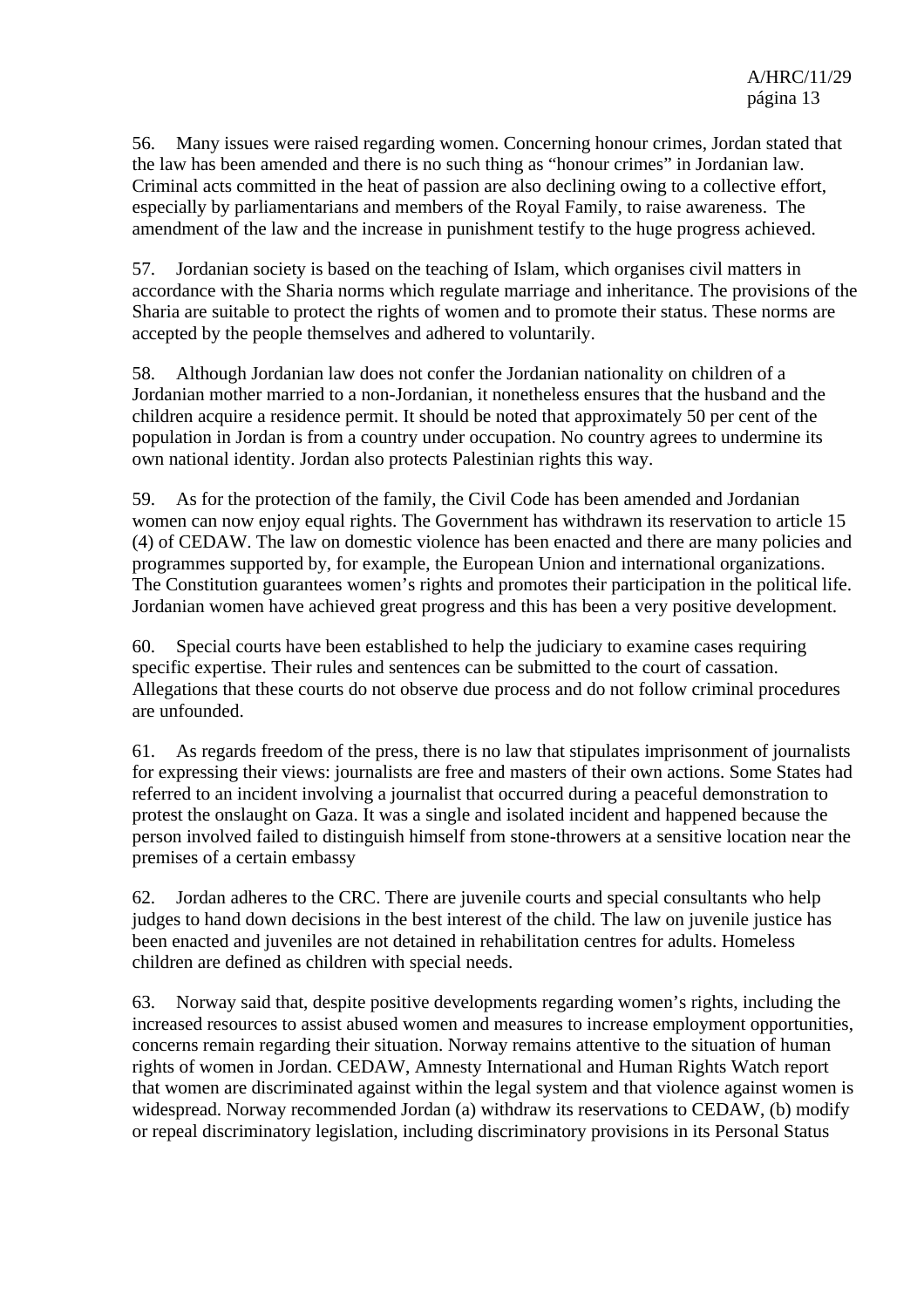Act, Criminal Code and Nationality Act; (c) enact legislation on violence against women in order that violence against women constitutes a criminal offence, that women and girls who are victims of violence have access to immediate means of redress and protection and that perpetrators are prosecuted and punished; and (d) increase the number of home shelters in order to replace protective custody for women at risk of violence.

64. Nigeria noted ratification of human rights instruments, the engagement in policy and institutional reform, the National Project on the Employment of Women, the provision of basic education to all children and the National AIDS Programme. Nigeria would like to see improvement in Jordan's legislative and judicial sectors, especially in the areas of gender mainstreaming, sexual harassment and economic exploitation of children. It called on the international community to support Jordan's efforts to improve its economic, social and cultural rights.

65. China noted Jordan's constitutional framework for human rights, accession to international conventions, national human rights centres; progress in poverty-reduction, the health system and children's access to basic education, and improved level of human rights education. China encouraged Jordan to ensure detailed implementation of the national strategic plan for the protection of rights of people with disabilities and children and, through various forms of human rights education and training, enhance people's awareness of human rights for their better enjoyment of them.

66. Japan noted the ratification of human rights instruments, the holding of democratic elections, the promotion of women's rights and social advancement, and the accommodation of Palestinian and Iraqi refugees. Japan recommended (a) considering establishing a legal framework for the protection of refugees and applicants for asylum, as well as becoming a State party to the related instruments; (b) considering amendment of the Jordanian Nationality Act with respect to the right of children to a nationality, as the law currently does not allow a Jordanian mother married to a non-Jordanian man to confer her nationality to her children. Japan expressed concern regarding reports of forced confessions and violence perpetrated by detention officers, the lack of neutrality when bringing them to justice and offences tried within a special court for security services.

67. Sweden noted reports of torture by police and prison authorities. While recognizing the ratification of CAT, the visit of the Special Rapporteur and legislative attempts, it recommended the Government (a) continue and strengthen its efforts with a view to completely stem this practice and ensure that detainees have access to effective legal remedy and (b) take steps to enable accession to OP-CAT. Sweden noted the recommendations of the Committee on the Elimination of Discrimination against Women regarding discrimination against women and expressed concern regarding honour killings, discriminatory family and inheritance legislation and the situation of foreign women employed as domestic workers. While noting efforts and the new legislation initiated to promote the status of women, Sweden recommended the Government (c) continue looking into this question with a view to ensuring that violence and all sorts of discrimination against women are effectively eliminated in line with international standards.

68. Bhutan commended Jordan's commitment to improving the lives of the most vulnerable through advocacy, support and cooperation at the highest levels of the State. It commended the promotion of economic, social and cultural rights and the achievements in the area of poverty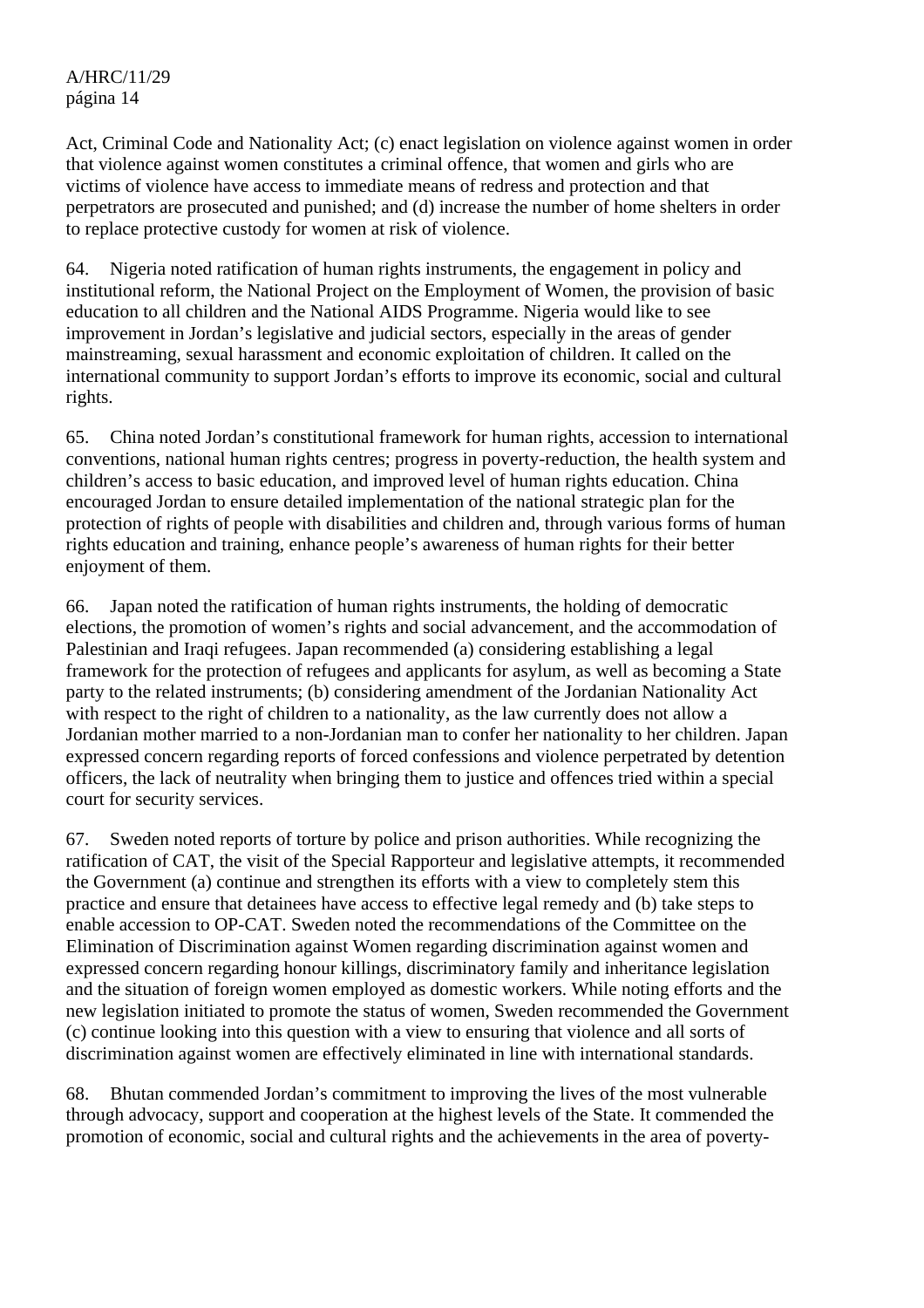reduction, Jordan being on track to achieve MDG 1. Noting reports of regional and gender disparities and the potential risk of segments of the near-poor falling below the poverty line, it recommended that the Jordanian Government (a) continue to implement and strengthen its Poverty Alleviation Strategy and other programmes for poverty-reduction, in order to build upon progress achieved thus far, and to bridge any existing regional and gender disparities. While noting the well-developed health care system and the universal access to basic education, Bhutan recommended Jordan (b) consider stepping up these positive efforts through greater investment in the health sector to strengthen existing services and (c) consolidate and continue taking measures to reinforce enrolment and retention rates in secondary education.

69. Turkey recommended Jordan (a) consider withdrawing its reservations to a number of articles of CEDAW, and also consider ratifying its Optional Protocol. Sharing the recommendations of the Committee on the Rights of the Child, Turkey also recommended that Jordan (b) continue to address the problems faced by the girl child and the suggestions by the Committee that local, religious and other leaders should take a more active role in supporting the efforts to prevent and eliminate discrimination against the girl child. It welcomed the reform process to combat torture and ill-treatment, including the amendment of the Criminal Code and the prosecution and punishment of a number of officials, and recommended that Jordan (c) continue its efforts in this field. It requested information about the new Assembly Law.

70. Italy expressed concern regarding honour killings and recommended Jordan (a) consider amending articles 98 and 340 of its Criminal Code in order to abolish all kinds of legal protection for perpetrators of honour killings. It noted the adoption of the Societies Law and recommended Jordan (b) consider amending recent legislation concerning NGOs in order to reduce restrictions on their activities and allow them adequate freedom of action. It expressed concern about conditions of detention and alleged torture by the General Intelligence Department and said allegations in their regard should be investigated.

71. The Russian Federation noted the importance given to human rights cooperation and Jordan's openness to dialogue. Noting the "A"-status of the Centre for Human Rights, it asked for information about the Centre's operation, the challenges the Centre faces in carrying out activities, its sources of funding and the extension of its mandate to monitoring all State institutions, including the police and the armed forces.

72. Cuba commended Jordan for maintaining its identity between the Arab culture and Muslim religion. It noted the constitutional and legal framework for human rights and the equality among citizens regarding rights and obligations. It noted the reduction in poverty and indications that Jordan will achieve MDG 1. Cuba asked about measures to attend to the needs of migrant workers. Cuba recommended Jordan (a) continue its efforts to achieve MDG 1 by 2015 so that its population can fully enjoy the rights inherent to a decent and respectable life and (b) continue the enlargement and consolidation of the quality of the national health system, if possible, by earmarking more financial resources in the total national budget and through the training of specialised personnel.

73. Bangladesh commended the progress in socio-economic development and the near universal access to education. It recommended Jordan (a) further strengthen human rights education and training for the judiciary and law enforcement agencies with the assistance of OHCHR and other relevant international organizations; (b) continue to work to enhance access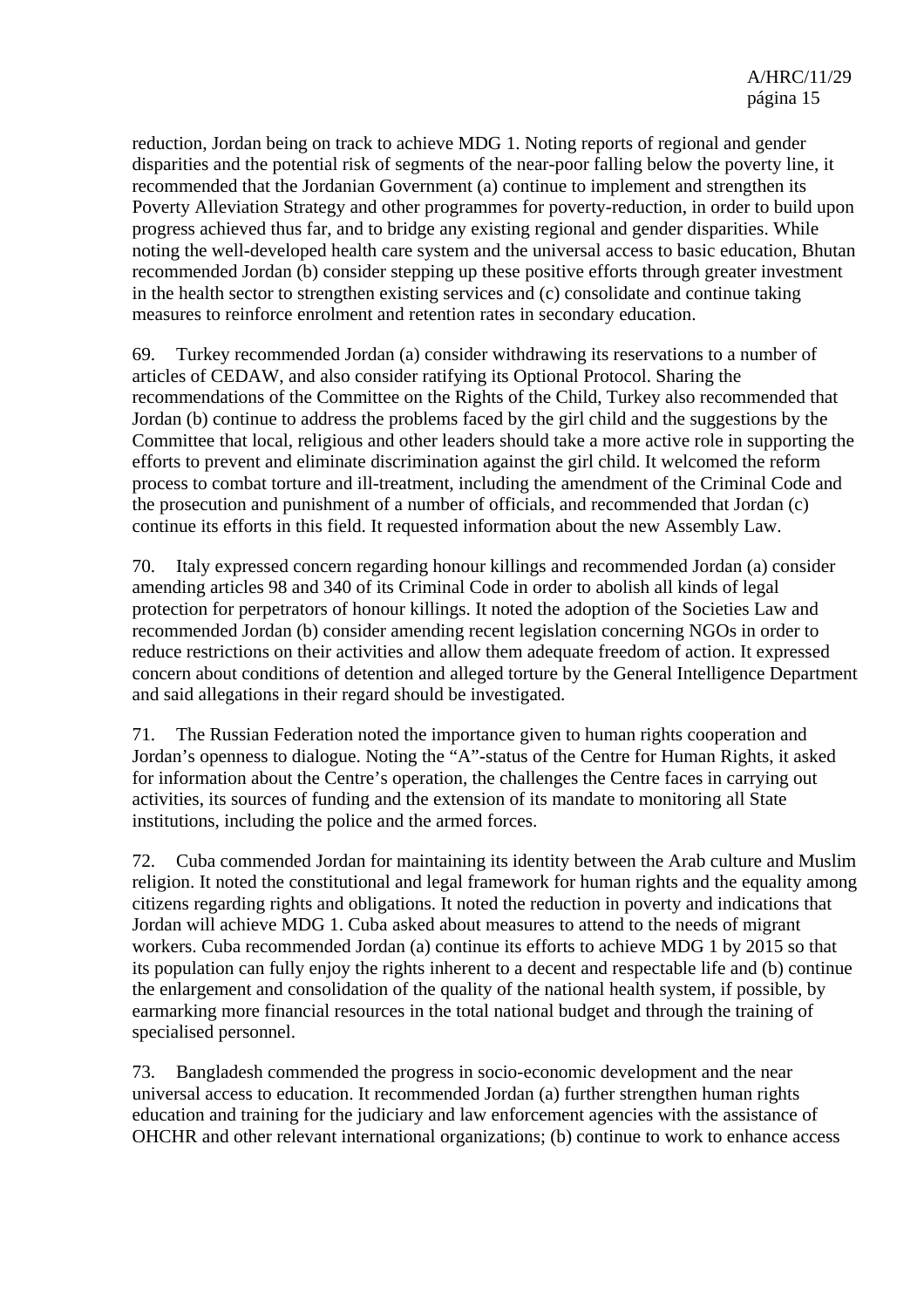to water through efficient water-resources management with the support and assistance of the international community.

74. Argentina noted the reduction of the list of crimes punishable by the death penalty as a step toward its abolishment. It recommended Jordan consider the possibility of signing and ratifying the International Convention for the Protection of All Persons from Enforced Disappearance (CED) and accept the competence of the Committee on Enforced Disappearances.

75. Lithuania stated that notwithstanding improvements in the situation of women, further steps were needed regarding honour killings and domestic violence. Lithuania recommended (a) establishing a shelter system for victims of domestic violence and undertaking public-awareness campaigns against domestic violence; (b) ratifying the Optional Protocol to CEDAW (OP-CEDAW) and facilitating the visit of the Special Rapporteur on violence against women, its causes and consequences.

76. Romania commended the progress regarding economic, social and cultural rights and the fight against illiteracy. It noted efforts made to promote tolerance and welcomed the new curriculum for religious education. Noting positive aspects in the legal framework for gender equality, it asked what other steps had been taken to strengthen promotion of women's rights.

77. Slovenia, while commending Jordan's efforts regarding children's rights, noted reports of violence, exploitation, trafficking and violation of the rights of migrant, refugee and asylumseeking children, children with disabilities and juvenile offenders. Slovenia noted the concern of the Committee on the Rights of the Child regarding physical punishment at home and the disciplinary action permitted under the Criminal Code. Further to recommendations by the Human Rights Committee and the Committee on the Rights of the Child, it recommended Jordan (a) consider changing legislation to prohibit all forms of corporal punishment also at home and effectively enforce a ban on corporal punishment in all settings. It expressed concern about limitations to women's progress and participation and asked if Jordan is considering enacting a comprehensive gender-equality law. Further to recommendations by the Committee on the Elimination of Discrimination against Women, it recommended Jordan (b) address all forms of violence against women and girls and enact legislation in this field. It also recommended (c) amending the Criminal Code to ensure that perpetrators of honour crimes do not benefit from reduction of penalty and that these crimes are treated like other violent crimes in regard to investigation and prosecution.

78. The Libyan Arab Jamahiriya stated that the Constitution guarantees the principle of equality, individual freedom, freedom of expression, movement and residence, religion and family rights. It noted the strategies for health care, rehabilitation and redress and social and religious guidance as priorities under the Constitution. It noted the importance of health and health care in Jordan, as the Health Ministry is the second largest. It wished further prosperity and success to Jordan in its efforts to ensure attainment of the MDGs.

79. Ireland, noting the amendment to the Criminal Code and the de facto moratorium on application of the death penalty, recommended that Jordan (a) take further concrete steps to move quickly towards the abolition of the death penalty. Ireland noted evidence that, despite the prison reform programme, torture and ill-treatment still occur and asked about plans to eradicate them. It recommended that Jordan (b) prioritize such actions and that allegations of torture and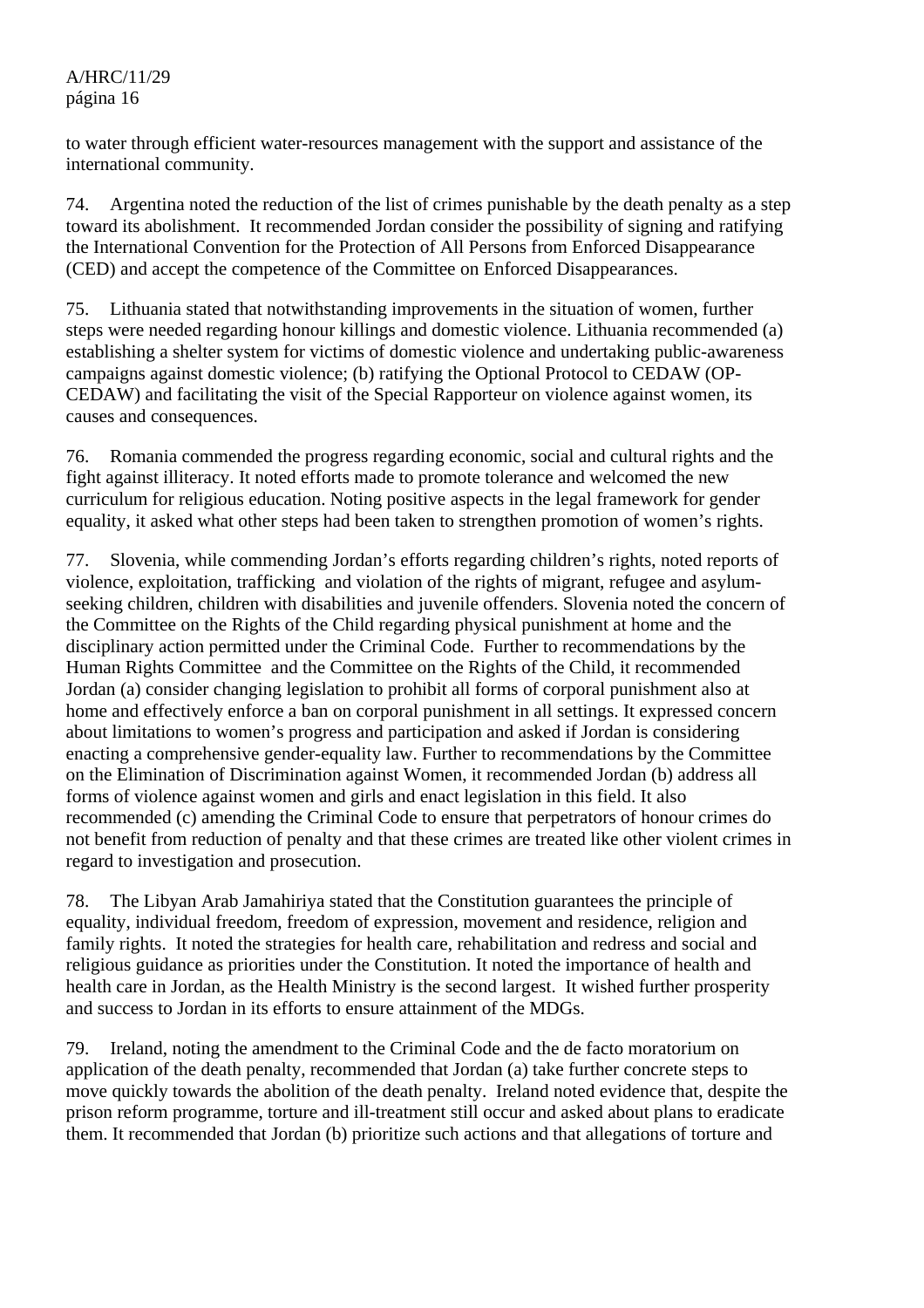ill-treatment of convicted prisoners and detainees be investigated in a timely, transparent and independent fashion. Noting concerns about administrative detention, it recommended that the Jordanian Government (c) actively seek to address these concerns and to review the use of administrative detention and ensure that current detainees have access to legal representation and to the courts.

80. The Syrian Arab Republic said Jordan is an Arab country which has attained excellent levels of sustainable development despite its lack of resources and economic burden and while hosting Iraqi refugees. The constitutional framework guarantees fundamental freedoms and there are numerous laws and institutions concerning health, housing, free basic education, empowerment of woman and childcare. Noting that more than 45 women serve in the judiciary, it asked to hear about courses to upgrade women's negotiating skills and the application of the relevant laws.

81. The Republic of Korea while appreciating the ratification of most human rights instruments, expressed concerned about the domestication of international obligations. It asked about the government's plans to prevent honour killings, noting with concern their frequency and the references by treaty bodies and NGOs to leniency towards perpetrators in the Criminal Code and judicial practice. It drew attention to treaty bodies' recommendation that Jordan should give consideration to transferring the criminal jurisdiction both of the State Security Court and the Police Court to ordinary courts.

82. While appreciating the measures to address torture and impunity the Czech Republic recommended Jordan (a) increase its efforts to eliminate cases of torture, especially by security services, to ensure their prevention and the punishment of persons responsible for any such acts. It recommended (b) a comprehensive review of conditions in prisons and underlined the importance of an independent, impartial complaint mechanism for the victims of torture. To support the more effective implementation of provisions of CAT, it recommended Jordan (c) submit its pending reports to the Commiittee against Torture, (d) accede to OP-CAT and establish its national preventive mechanism accordingly. Regarding the possibility that, when under threat of violence or honour killing, women may be put in "protective custody", it recommended Jordan (e) review this practice and increase the capacity of existing or establish other efficient protective mechanisms for women at risk of violence that do not victimize them and ensure strict punishment of perpetrators of any such violence. The Czech Republic asked about the procedure for domesticating international obligations, including those regarding freedom of opinion and expression and protection of free media. It recommended that Jordan (f) accede to the 1951 Refugee Convention and its 1967 Protocol and adopt measures to ensure recognition of refugees and regularization of their stay, including access to basic needs and protection against exploitation.

83. Bosnia and Herzegovina hoped Jordan would make additional efforts to increase cooperation with treaty bodies and other mechanisms. It asked about steps to enact a comprehensive gender equality law, as recommended by the Committee on the Elimination of Discrimination against Women, and about steps to enact legislation on violence against women and girls. It also asked about success in protecting and providing assistance to children and young people victims of sexual exploitation or trafficking and whether Jordan intended to abolish the death penalty and ratify the Optional Protocol to the International Covenant on Civil and Political Rights, aiming at the abolition of the death penalty (OP-ICCPR).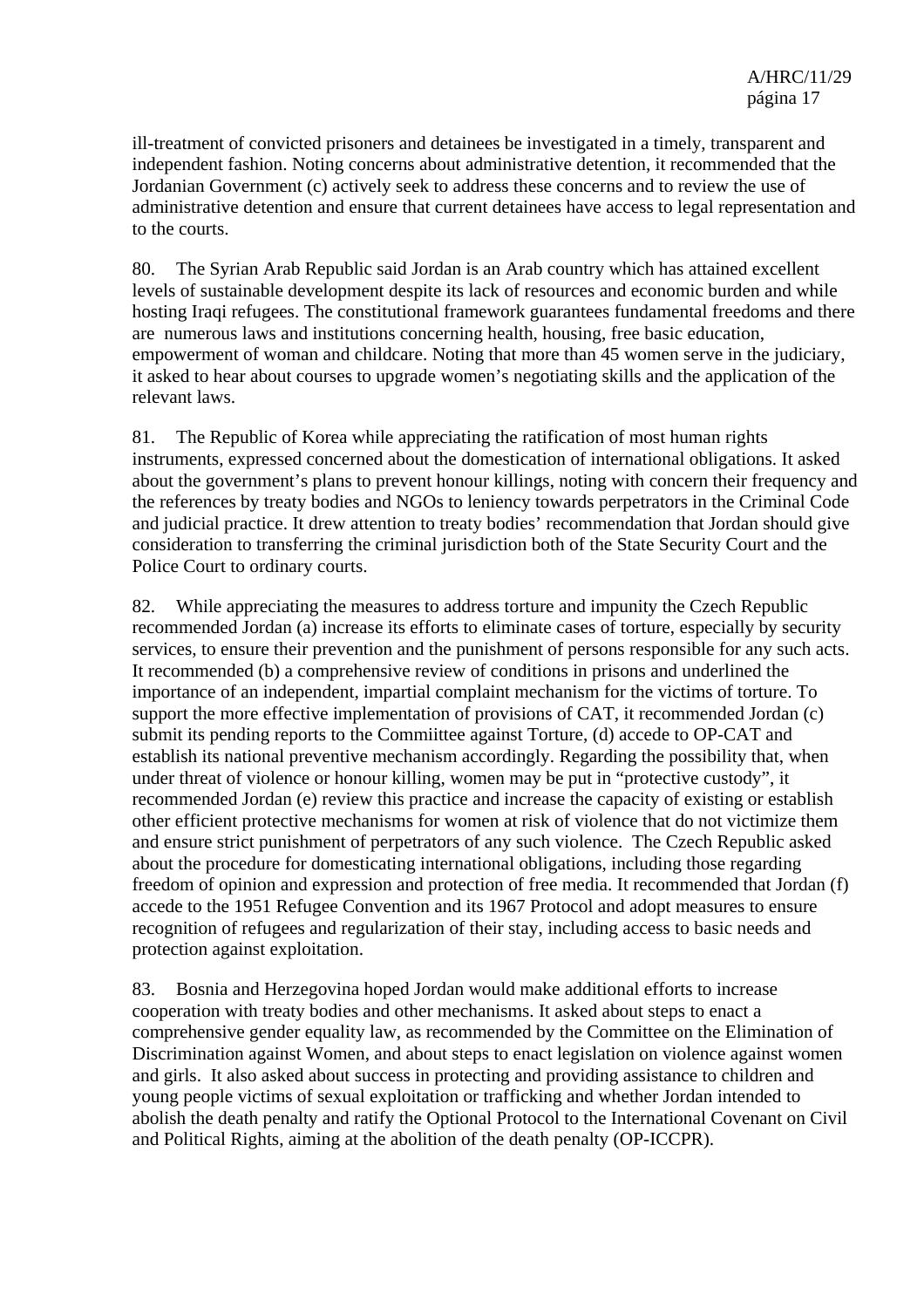84. Albania noted the progress in the area of education and commended the steps to increase the rate of employment of women, especially the strategies to support female employment in remote areas. Albania recommended continuing to improve the legislation aimed at prohibiting all forms of torture and in particular to strengthen measures to protect the rights of detainees.

85. Afghanistan appreciated efforts to ensure transparency and accountability by welcoming local and international human rights groups to investigate allegations of human rights abuses and publish their findings. It noted active supporters of human rights from civil society and that the Government works to ensure equity and justice and to monitor the protection of rights. Afghanistan recommended Jordan (a) further implement the national strategy for persons with disabilities; (b) strengthen the implementation of the National Plan of Action for Children 2004- 2013; (c) increase awareness, including through public campaigns, of human rights and fundamental freedoms; (c) to continue to provide, improve and enhance human rights education and training programmes, including the holding of workshops and seminars for the judiciary, law enforcement personnel and lawyers; (d) maintain support for the National Council and Institutions charged with the promotion and protection of human rights.

86. The Jordanian delegation said Jordan is party to 7 of 8 ILO fundamental Conventions and has also ratified 24 international agreements. Labour laws are guaranteed regardless of workers' gender, origins or nationalities. Jordan has been taking certain steps to protect the right of migrant workers, including agricultural and domestic workers, and to ensure that they are treated in line with international standards. All workers can currently enjoy the benefit of social security in Jordan. Moreover, Jordan is committed to putting in place the ILO decent work programmes, which protect rights of migrant workers. Jordan has also signed with several States sending migrant workers a Memorandum of Understanding on wider protection for such workers.

87. The Government provides for emergency assistance through social services and a specific body, the National Assistance Fund, to the families of persons are in protective custody, whose relatives are considered as vulnerable people,. The Ministry for Social Development assist and cares for the children of persons in protective custody. An NGO is responsible for assisting female detainees. A family planning council provides further assistance to detainees, their children and families.

88. Jordan referred to other institutions for the protection of citizens' rights: the Special Office for Complaints, Records and Compensation, the president of which has the rank of Minister, accepts and records all complaints of individuals. There is also an ombudsperson, who acts as a mediator. The Ministry for Social Development and the Ministry for Political Development act in the field of democracy and public participation. There are also standing human rights commissions in several ministries. There are other law-based activities such as training programmes for judges, law enforcement officials and security forces.

89. Rights to social protection, education and health are guaranteed. Jordan is one of the very few countries that guarantee access to education and health for children and women. The access is totally cost-free for children under 6 years. Efforts will be made to extend this to all levels of the population.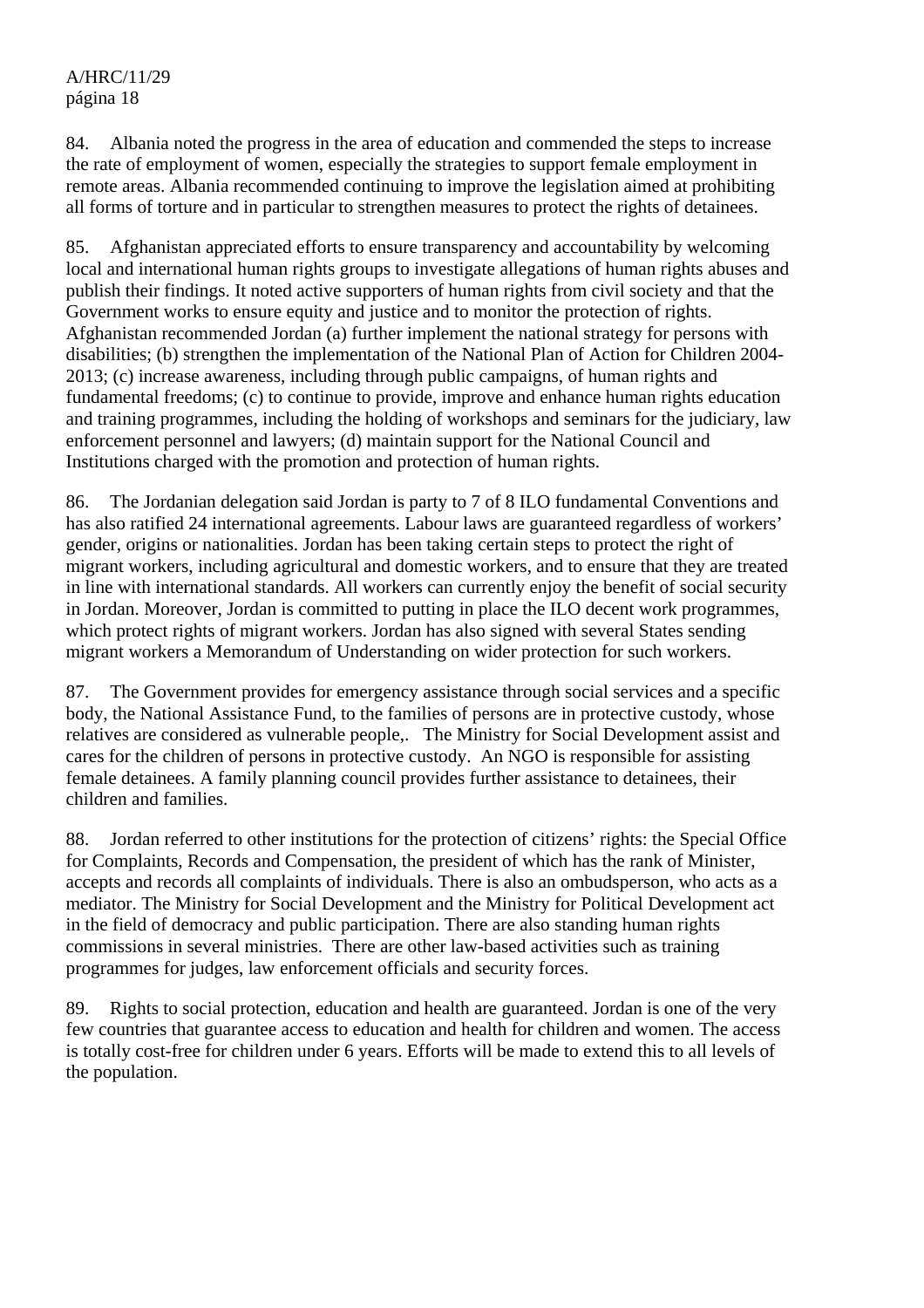90. Regarding delay in submitting reports to treaty bodies, the actual drafting of reports requires an enormous amount of time. The draft report to the Committee against Torture has been submitted to the Ministry for Foreign Affairs and the head of delegation is committed to finalizing it as soon as possible. Delay in sending reports does not mean that work on protection of human rights is not continuously progressing.

91. Jordan considered the UPR dialogue had been extremely objective. It had carefully noted all comments have been and recommendations would be considered in line with its interest its furthering human rights, its international commitments and written law.

#### **II. CONCLUSIONES Y/O RECOMENDACIONES**

92. Jordania examinó las recomendaciones formuladas durante el diálogo interactivo y dio su apoyo a las que figuran a continuación:

- 1. En el contexto del párrafo 1 a) de la resolución 9/12 del HRC, examinar la índole de las reservas a la CEDAW y a la CRC (Brasil);
- 2. Apoyar una aplicación más eficaz de las disposiciones del CAT y presentar al CAT sus informes pendientes (República Checa);
- 3. Seguir esforzándose todavía más por promover los derechos humanos de conformidad con las prácticas culturales que conviven en la sociedad jordana y seguir esforzándose por lograr su incorporación a la legislación nacional (Omán); seguir esforzándose por integrar en el derecho nacional las disposiciones de los tratados de derechos humanos que ha ratificado (Marruecos); proseguir la política encaminada a consagrar los principios de derechos humanos en la legislación nacional de conformidad con las normas internacionales y continuar su cooperación constructiva con los mecanismos internacionales de derechos humanos (Argelia);
- 4. Armonizar la legislación nacional con las normas y las exigencias contempladas en los instrumentos internacionales de derechos humanos ratificados por Jordania (Chile);
- 5. Perfeccionar los sectores legislativo y judicial de Jordania, especialmente en los aspectos de la incorporación de una perspectiva de género, el acoso sexual y la explotación económica de niños (Nigeria);
- 6. Seguir fortaleciendo su marco institucional para que su sociedad pueda seguir gozando de sus derechos y participando plenamente en la democracia que impera actualmente en Jordania (Nicaragua);
- 7. Mantener el apoyo al Consejo Nacional y las instituciones encargadas de la promoción y protección de los derechos humanos (Afganistán);
- 8. Intensificar su excelente cooperación con la sociedad civil y asegurarse que con ello se contribuye todavía más a proteger los derechos humanos (Líbano);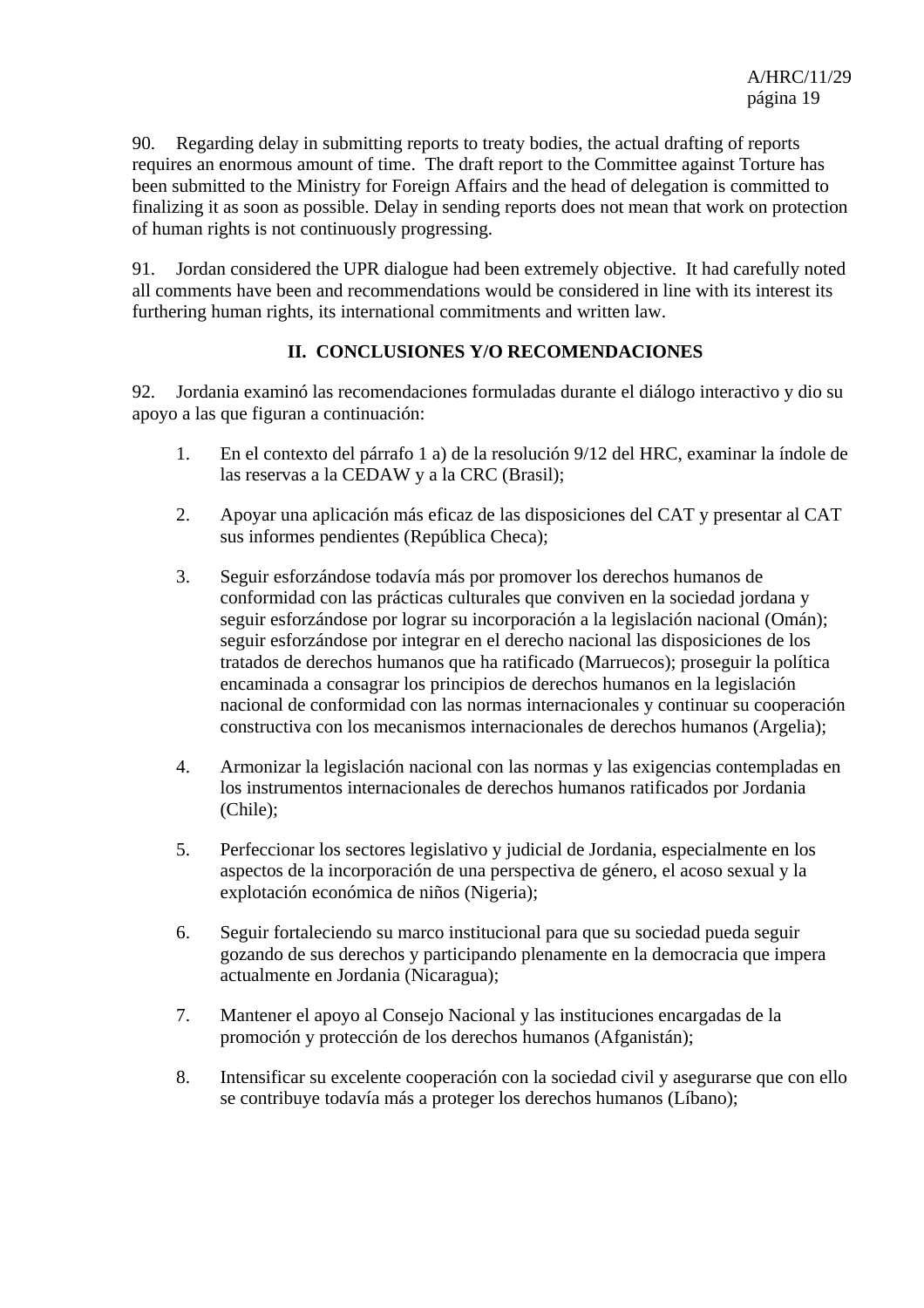- 9. Continuar su aplicación de políticas nacionales encaminadas a la protección y promoción de los derechos humanos (Egipto); fortalecer la ejecución del Plan de Acción Nacional de Jordania para la infancia 2004-2013 (Afganistán, Pakistán); proseguir sus esfuerzos por promover los derechos del niño, además de la ejecución del Plan de Acción Nacional para la infancia (Emiratos Árabes Unidos);
- 10. Aumentar, en particular mediante campañas públicas, la conciencia sobre los derechos humanos y las libertades fundamentales (Afganistán);
- 11. Seguir divulgando la cultura de los derechos humanos mediante su inclusión en los planes de estudios (Arabia Saudita); intercambiar experiencias y buenas prácticas en la promoción de los derechos humanos y las ideas democráticas y eliminar referencias negativas a los fieles de otras religiones en los planes de estudios y manuales escolares (Malasia);
- 12. Seguir ofreciendo y mejorando la educación y capacitación en derechos humanos para los funcionarios de justicia y mantenimiento del orden (Pakistán); seguir ofreciendo, mejorando y ampliando los programas de educación y capacitación sobre derechos humanos, por ejemplo celebrando talleres y seminarios para funcionarios judiciales, agentes del orden y abogados (Afganistán); seguir fortaleciendo la educación y capacitación en derechos humanos para los organismos judiciales y de mantenimiento del orden con la asistencia de la Oficina del Alto Comisionado de las Naciones Unidas para los Derechos Humanos (ACNUDH) y otras organizaciones internacionales competentes (Bangladesh);
- 13. Seguir ejecutando la estrategia nacional para las personas con discapacidades (Afganistán);
- 14. Presentar a los órganos de tratados los informes periódicos que han sufrido algunas demoras y solicitar asistencia técnica del ACNUDH a ese respecto si se considera necesario (Argelia); seguir cooperando con el ACNUDH (Arabia Saudita) y con los mecanismos de derechos humanos y el Consejo de Derechos Humanos (Kuwait);
- 15. Seguir avanzando hacia la promoción de los derechos de la mujer y fortalecer todavía más la igualdad entre la mujer y el hombre, así como las iniciativas encaminadas a poner fin a determinadas prácticas sociales tradicionales que algunas veces suponen un obstáculo para la realización efectiva de los derechos humanos, como los delitos por cuestiones de honor y delitos de venganza (Argelia); seguir promoviendo la condición jurídica y social de la mujer y el empoderamiento de las mujeres (Líbano);
- 16. Adoptar nuevas medidas para paliar la discriminación de la mujer, las minorías y los grupos vulnerables, en particular los niños y las personas con discapacidad (Reino Unido);
- 17. Seguir abordando los problemas que enfrentan las niñas y las sugerencias del CRC de que líderes locales, religiosos y de otro tipo adopten un papel más activo en apoyo de los esfuerzos desplegados para impedir y eliminar la discriminación contra la niña (Turquía);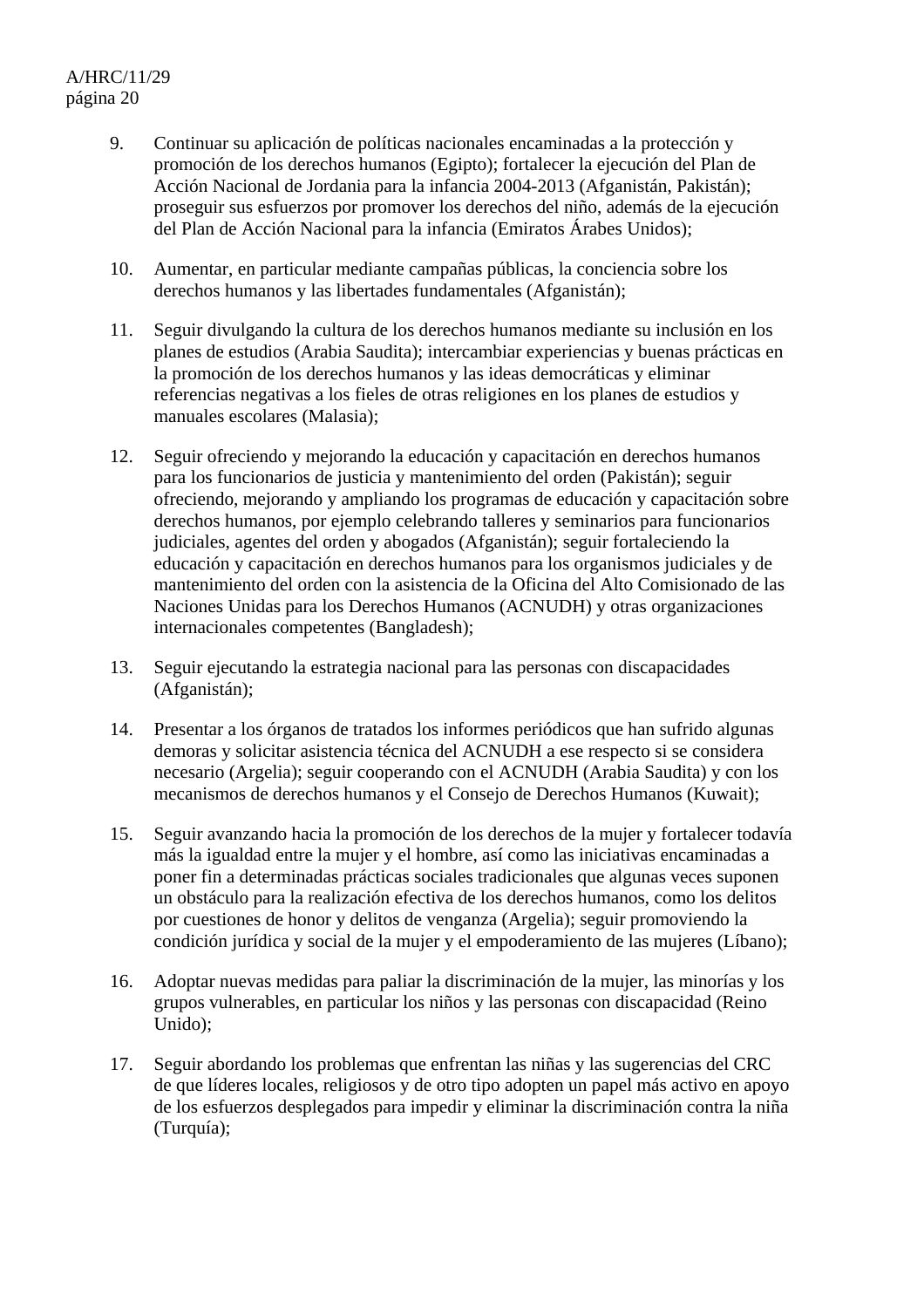- 18. Continuar e intensificar los esfuerzos (Suecia, República Checa, Alemania) para eliminar (República Checa, Alemania) y erradicar completamente (Suecia) los actos de tortura (Suecia, República Checa, Alemania), especialmente los cometidos por servicios de seguridad (República Checa), y garantizar que los detenidos tengan acceso a recursos legales (Suecia); dar prioridad a las medidas destinadas a reducir y erradicar la tortura y los malos tratos y lograr que las alegaciones de tortura y malos tratos de los condenados y los detenidos sean investigadas de manera oportuna, transparente e independiente (Irlanda); proseguir sus actividades para prevenir actos de tortura (República Checa, Francia) y otros tratos crueles, inhumanos y degradantes en todos los centros de detención (Francia); asegurarse de que los responsables de actos de tortura sean castigados (República Checa); adoptar nuevas medidas para prevenir la impunidad de los actos de tortura y malos tratos y dar seguimiento a las recomendaciones del Relator Especial sobre la tortura (Países Bajos); poner en práctica un mecanismo de denuncia independiente y transparente para que se ocupe de los informes sobre malos tratos de reclusos (Reino Unido), y hacer que el Gobierno y las autoridades competentes investiguen a fondo todos los casos e informes sobre tortura con prontitud, transparencia e independencia y hagan comparecer a los culpables ante la justicia (Alemania); llevar a cabo un examen amplio de las condiciones reinantes en las cárceles y subrayar la importancia de que exista un mecanismo de denuncia independiente e imparcial para las víctimas de la tortura (República Checa);
- 19. Seguir mejorando la legislación encaminada a prohibir todas las formas de tortura y, en particular, fortalecer las medidas de protección de los derechos de los detenidos (Albania);
- 20. Hacer que la Oficina de Quejas y Derechos Humanos de la Dirección de Seguridad Pública y el Centro Nacional de Derechos Humanos colaboren estrechamente para verificar la estricta aplicación del estado de derecho para los detenidos (Indonesia);
- 21. Seguir examinando la promoción de la condición jurídica y social de la mujer para garantizar la eliminación efectiva y conforme a las normas internacionales de la violencia y de todos los tipos de discriminación de la mujer (Suecia); seguir esforzándose por abordar todas las formas de violencia contra las mujeres y niñas (Brasil); promulgar legislación para que la violencia contra la mujer constituya un delito penal, las mujeres y niñas que sean víctimas de la violencia tengan acceso a medios inmediatos de reparación y protección y los culpables sean enjuiciados y castigados (Noruega); aumentar el número de albergues para sustituir la "custodia protectiva" para las mujeres en peligro de sufrir violencia (Noruega); establecer un sistema de albergues para las víctimas de la violencia doméstica y realizar campañas de concienciación pública contra la violencia doméstica (Lituania);
- 22. Revisar la práctica de la "custodia protectiva" y aumentar la capacidad de los mecanismos existentes o establecer otros mecanismos de protección eficientes para las mujeres en peligro de sufrir violencia que no las conviertan en víctimas y garantizar que los culpables de toda violencia de ese tipo sean severamente castigados (República Checa);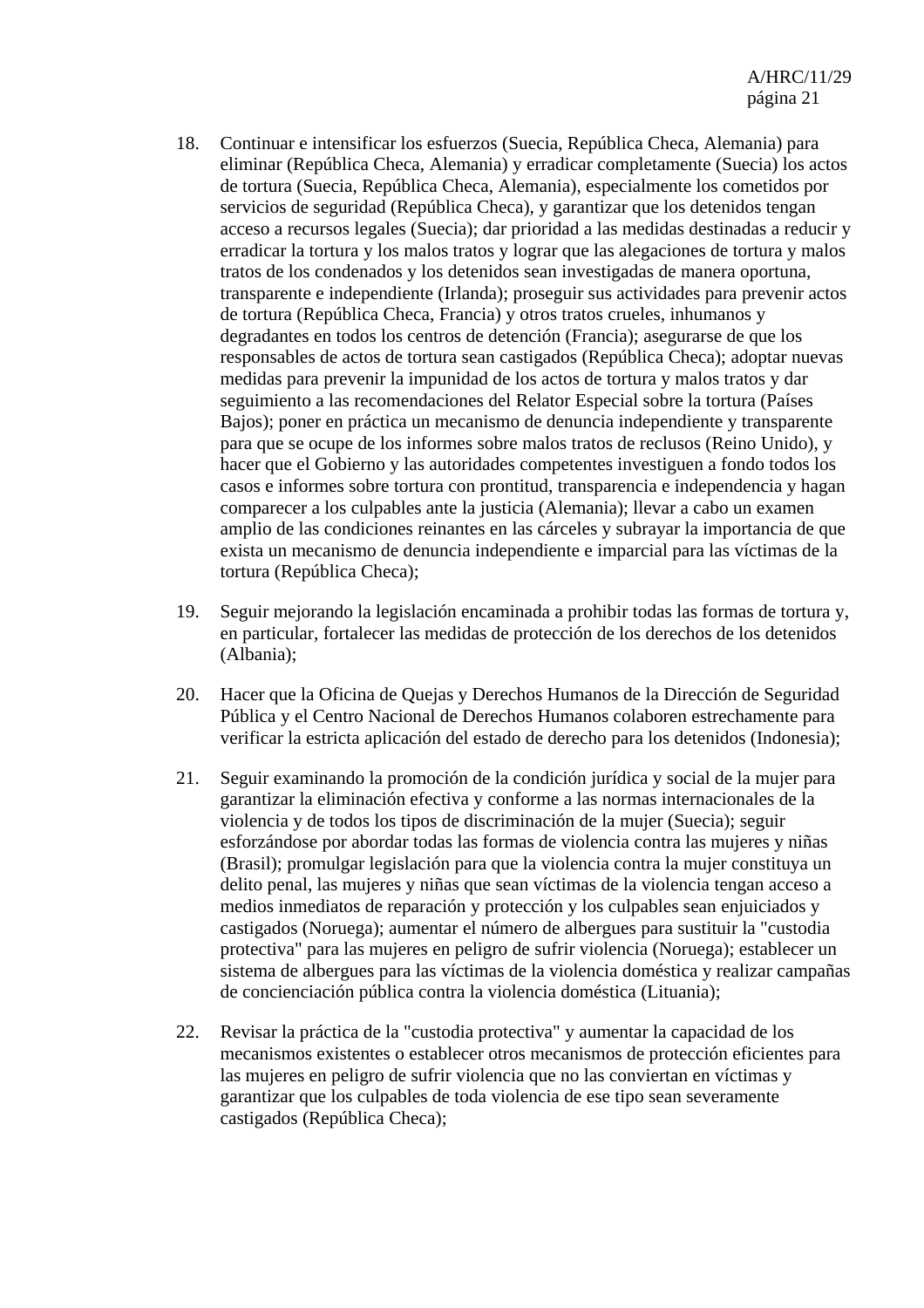- 23. Responder tan pronto como sea posible a las solicitudes de visitas de los Relatores Especiales, como la Relatora Especial sobre la violencia contra la mujer (Francia);
- 24. Considerar la posibilidad de modificar la legislación para prohibir todas las formas de castigos corporales, también en el hogar, y hacer cumplir efectivamente la prohibición de los castigos corporales en todos los contextos (Eslovenia);
- 25. Seguir esforzándose por promover los derechos de la mujer y su participación en puestos decisorios de niveles superiores (Bahrein); proseguir los esfuerzos por aumentar el nivel de representación de las mujeres en la sociedad, incluido el nombramiento a puestos gubernamentales de niveles superiores (Azerbaiyán);
- 26. Adoptar nuevas medidas para promover una prensa abierta y libre, en que los periodistas puedan informar sobre un amplio abanico de cuestiones políticas, sociales y económicas sin temor a represalias (Canadá);
- 27. Hacer todos los esfuerzos posibles por combatir los malos tratos contra los trabajadores extranjeros y ofrecer la debida protección, mediante el Código Laboral, a todos los trabajadores en Jordania (Francia);
- 28. Seguir esforzándose por promover el trato en pie de igualdad y el empoderamiento de la mujer, haciendo hincapié en la promoción de mayores oportunidades económicas para la mujer y de la igualdad en el lugar de trabajo (Filipinas);
- 29. Seguir esforzándose por erradicar la pobreza (Brasil); seguir ejecutando y fortaleciendo su estrategia de alivio de la pobreza y otros programas de lucha contra la pobreza para aprovechar los avances logrados hasta el momento y paliar las disparidades que persistan entre regiones y entre géneros (Bhután);
- 30. Acelerar sus esfuerzos por alcanzar los Objetivos de Desarrollo del Milenio (ODM) (Azerbaiyán); seguir esforzándose por lograr que el ODM 1 (Malasia, Cuba) y las metas nacionales (Malasia) puedan alcanzarse para 2015 (Cuba) conforme a lo previsto (Malasia), a fin de que su población pueda gozar plenamente de los derechos inherentes a una vida digna y respetable (Cuba);
- 31. Seguir esforzándose por facilitar mejores condiciones de vida y compartir su experiencia de una atención de salud desarrollada con otros países, en particular de la región (Yemen);
- 32. Seguir esforzándose por mejorar las condiciones de vida de las personas con discapacidades (Djibouti);
- 33. Compartir con otros países interesados su experiencia y sus mejores prácticas sobre la protección y consolidación de los derechos de las personas con discapacidades e intercambiar experiencias con los países interesados (Argelia); compartir con los países en desarrollo y los países menos adelantados sus experiencias en el terreno de la salud (Sudán); seguir esforzándose por garantizar un sistema de salud eficaz (Kuwait); considerar la posibilidad de multiplicar las iniciativas positivas mediante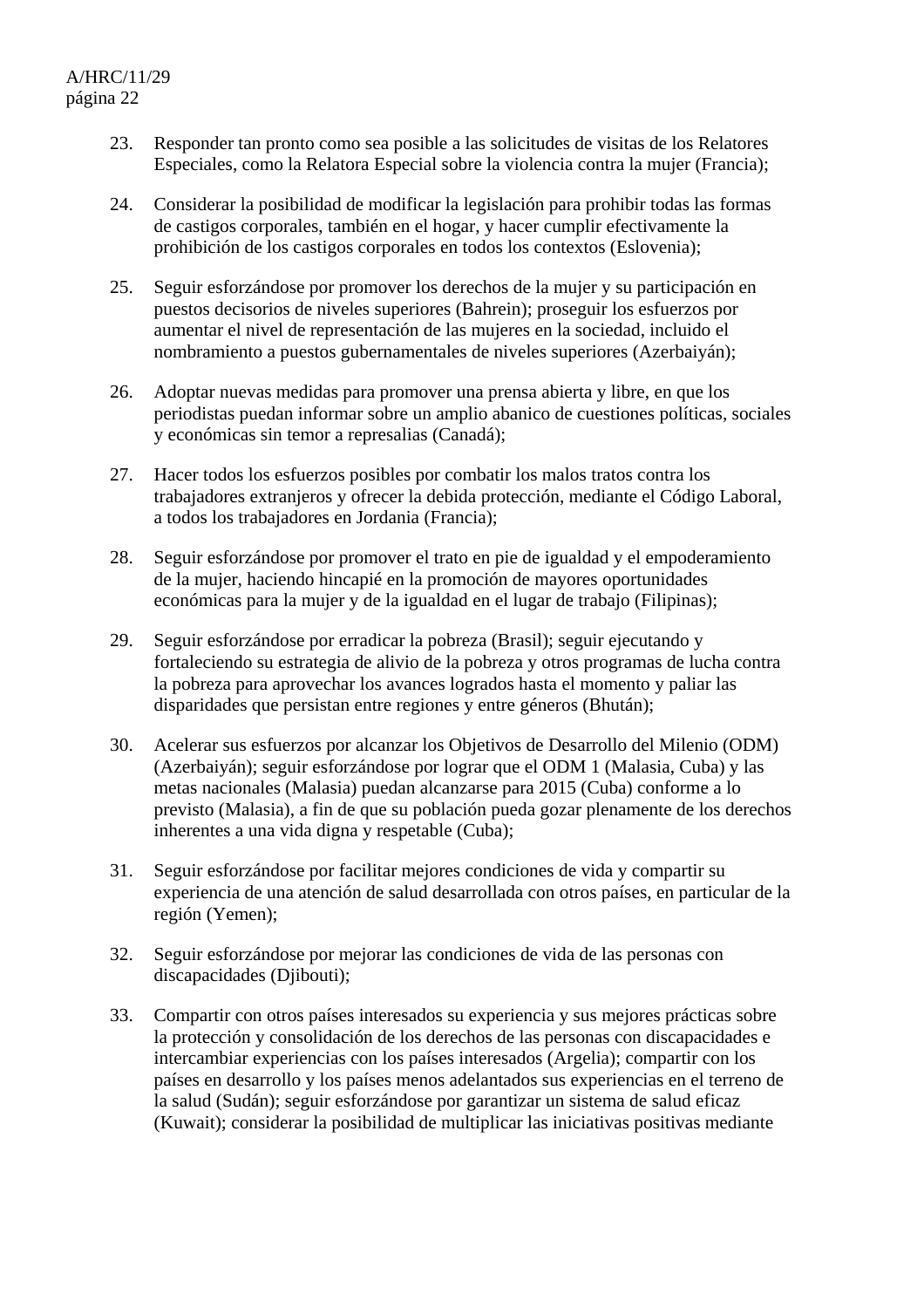una mayor inversión en el sector de la salud para fortalecer los servicios existentes (Bhután);

- 34. Seguir ampliando y profundizando la calidad del sistema nacional de salud, de ser posible asignando una mayor proporción de recursos financieros del presupuesto nacional total e impartiendo capacitación al personal especializado (Cuba);
- 35. Seguir ocupándose de aumentar el acceso al agua mediante una ordenación eficiente de los recursos hídricos, con el apoyo y la asistencia de la comunidad internacional (Bangladesh);
- 36. Seguir esforzándose por ofrecer educación básica para todos (Bahrein); consolidar las intervenciones y seguir adoptando medidas para reforzar las tasas de matriculación y retención en la enseñanza secundaria (Bhután); considerar la posibilidad de incluir los derechos humanos en los planes de estudios escolares (Emiratos Árabes Unidos);
- 37. Emprender iniciativas destinadas a proteger los derechos de los trabajadores extranjeros y prohibir los abusos que puedan practicarse contra ellos (Argelia); seguir adelante con las medidas encaminadas a mejorar el bienestar y la protección en materia de derechos humanos para los trabajadores migrantes, incluidos los empleados domésticos (Filipinas);
- 38. Seguir potenciando su papel en las operaciones de mantenimiento de la paz, en particular prestando servicios médicos y continuando el apoyo prestado al fomento de la capacidad en todas las regiones en conflicto del mundo (Palestina);
- 39. Rechazar todo intento de imponer valores ajenos a los tratos y compromisos de Jordania (Egipto); no responder a ningún comentario que quede fuera de los compromisos jurídicos de Jordania y los principios internacionales acordados por consenso (Sudán);
- 40. Aprovechar sus experiencias positivas en las esferas que se mencionan en el informe nacional, que está centrado en las tareas pendientes, y solicitar la asistencia técnica necesaria de las organizaciones internacionales pertinentes (Marruecos);
- 41. Buscar apoyo financiero de la comunidad internacional para seguir prestando la asistencia necesaria a los miles de iraquíes acogidos en el Reino (Qatar).

93. Jordania examinará las recomendaciones que figuran a continuación y les dará respuesta a su debido tiempo. Las respuestas de Jordania a estas recomendaciones se incluirán en el informe final que apruebe el Consejo de Derechos Humanos en su 11º período de sesiones.

- 1. Considerar la posibilidad de firmar y ratificar la Convención Internacional para la protección de todas las personas contra las desapariciones forzadas y aceptar la competencia de su comité (Argentina);
- 2. Elaborar la legislación penal que trate la discriminación y la violencia contra la mujer de manera exhaustiva (Finlandia);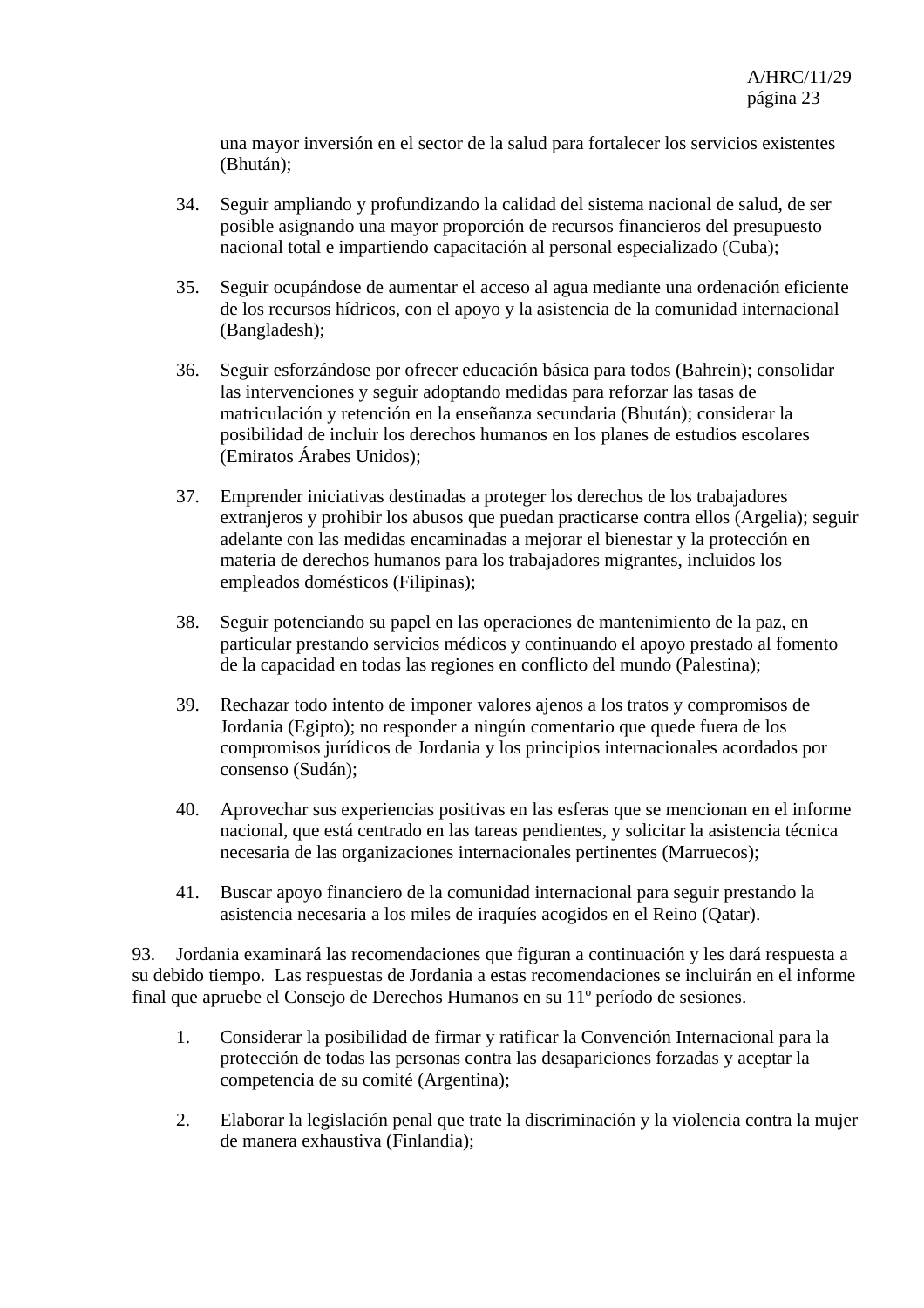- 3. Modificar el Código Penal agregando disposiciones para garantizar que los culpables de delitos cometidos por cuestiones de honor no se beneficien de la reducción de penas y que esos delitos sean tratados como los demás delitos violentos en lo que respecta a la investigación y el enjuiciamiento (Eslovenia);
- 4. Suprimir toda protección e impunidad para los culpables de asesinatos por cuestiones de honor (Alemania);
- 5. Aceptar que se lleve a cabo la visita solicitada en 2007 por la Relatora Especial sobre la violencia contra la mujer y aprovechar la oportunidad para organizar consultas con todos los interesados que se desarrollen con transparencia (Finlandia);
- 6. Seguir de cerca el cumplimiento de las recomendaciones de la CEDAW para combatir todas las formas de violencia contra las mujeres y niñas, aprobar y promulgar leyes en esa materia (Eslovenia, México); redoblar sus esfuerzos para luchar contra los delitos por cuestiones de honor mediante la concienciación pública y el castigo de los culpables y garantizar que las medidas de protección para las posibles víctimas se determinen con la plena participación de esas víctimas (México);
- 7. Fortalecer las leyes que protegen a las mujeres contra la violencia y modificar el Código Penal para que los delitos por cuestiones de honor sean tratados de forma equiparable a otros delitos violentos graves y sean investigados y enjuiciados (Canadá);
- 8. Seguir esforzándose por fortalecer la posición de la mujer y en particular asegurarse de que los culpables de delitos por motivos de honor no se beneficien de una reducción de la pena, y tener en consideración las recomendaciones de la CEDAW, así como velar por ofrecer a las víctimas de delitos por cuestiones de honor el alojamiento que necesiten para su protección (Países Bajos);
- 9. Continuar sus esfuerzos en el proceso de reforma integral que emprendió el Gobierno para combatir la tortura y los malos tratos, con inclusión de la modificación del Código Penal y el enjuiciamiento y castigo de varios funcionarios por haber cometido tortura y malos tratos (Turquía);
- 10. Seguir facilitando las visitas de las organizaciones no gubernamentales (ONG) a las cárceles, incluso sin aviso previo (Reino Unido);
- 11. Procurar resolver activamente las inquietudes sobre la utilización de la detención administrativa, examinar la cuestión y asegurarse de que los actualmente detenidos tengan acceso a representación jurídica y a los tribunales (Irlanda);
- 12. Ocuparse de la protección de quienes se conviertan a otra religión, de conformidad con las normas internacionales de derechos humanos (Países Bajos);
- 13. Examinar y revisar la Ley de sociedades, de reciente aprobación (México, Canadá), para asegurarse de que las disposiciones de esa ley se ajustan a las normas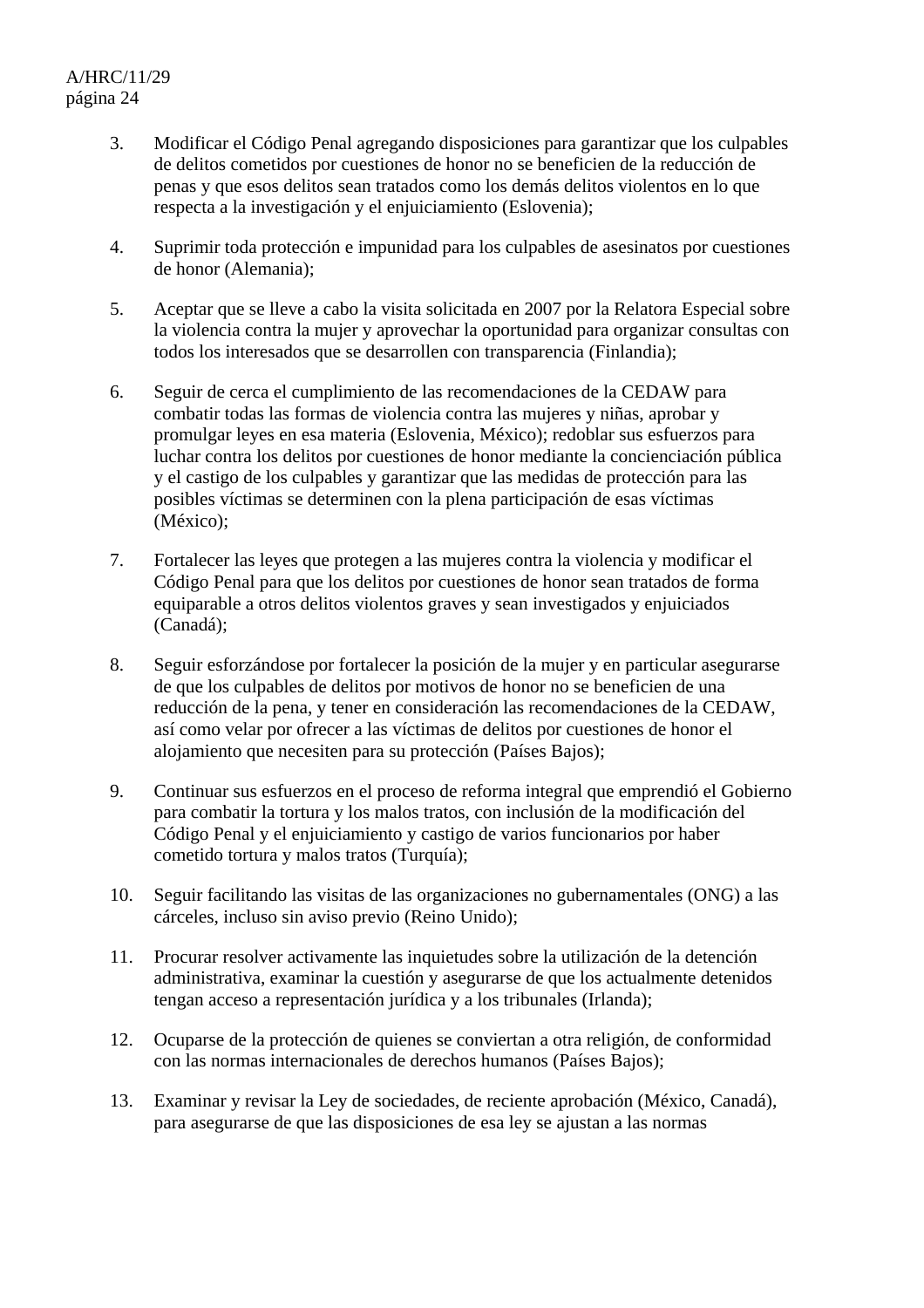internacionales de derechos humanos y, en particular están conformes con el derecho a la libertad de asociación consagrado en el ICCPR (México), y eliminar el requisito de la aprobación gubernamental para la labor de las ONG y asegurarse de que esos cambios se pongan en práctica a fin de estimular una amplia participación en la sociedad civil jordana (Canadá); considerar la posibilidad de modificar la legislación sobre las ONG para reducir las restricciones que afectan a sus actividades y permitirles la debida libertad de acción (Italia);

- 14. Establecer una comisión electoral independiente que permita la participación abierta de los partidos políticos y la certificación objetiva de los resultados de las elecciones (Canadá);
- 15. Revisar la legislación aplicable a los delitos de terrorismo, con inclusión del Código Penal y la Ley de prevención del terrorismo, para asegurarse de que se ajustan a las normas internacionales de derechos humanos y a las normas de lucha contra la delincuencia organizada (México).

94. Las recomendaciones recogidas en los párrafos 23 b), 32 d), 38 a) y d), 39 c), 43 b), 48 b), c), d), e) y f), 50 b), 63 a) y b), 66 a) y b), 67 b), 69 a), 70 a), 75 b), 79 a) y 82 d) y f) del presente informe no recibieron el respaldo de Jordania.

95. Todas las conclusiones y/o recomendaciones que figuran en el presente informe reflejan la posición del Estado o Estados que las presentaron y/o el Estado examinado, y no debe interpretarse que han recibido el respaldo del conjunto del Grupo de Trabajo.